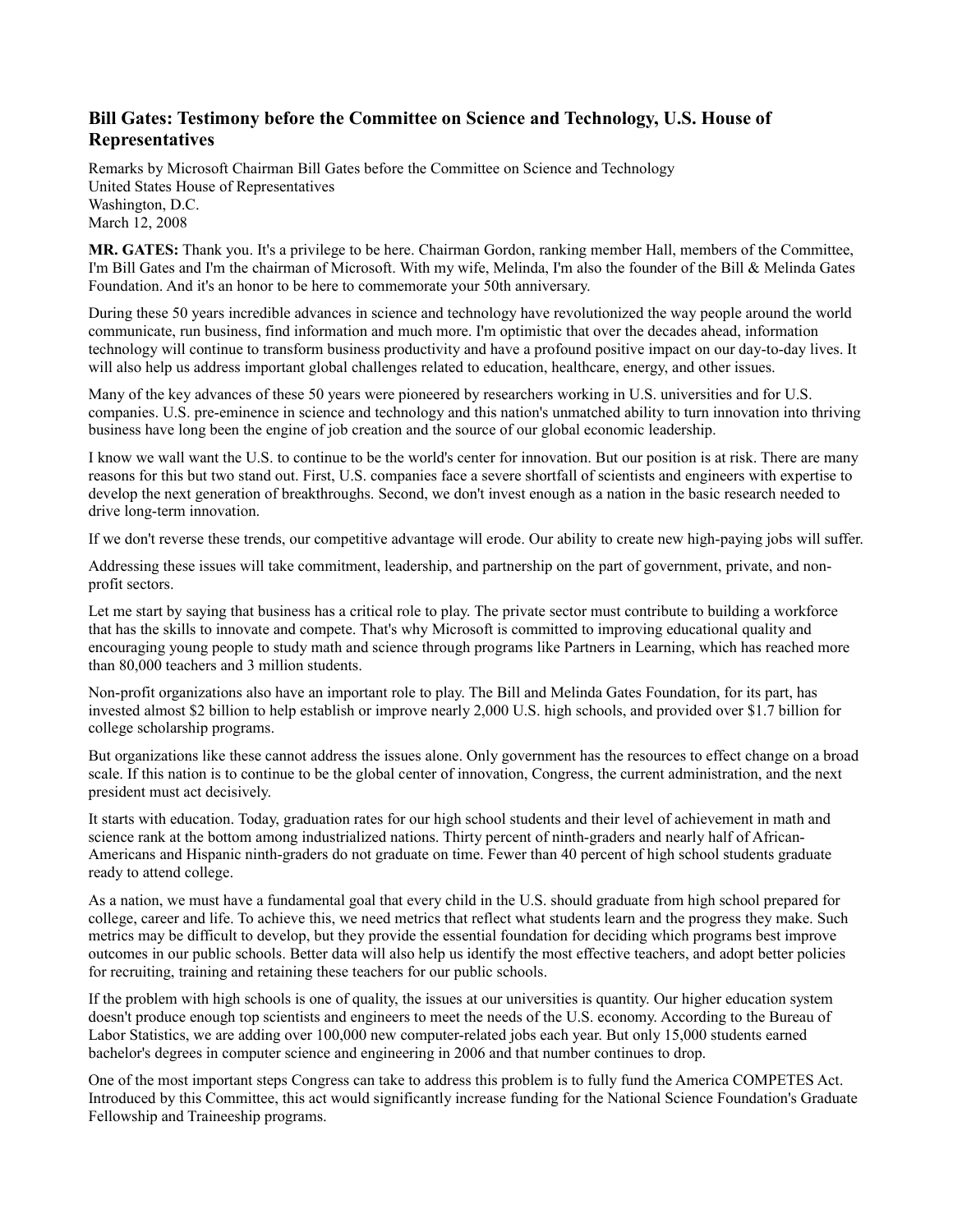As bad as the disparity between supply and demand looks, these numbers understate the severity of the problem. Today, our university computer science and engineering programs include large numbers of foreign students. In fact the science and engineering indicators report showed that 59 percent of doctoral degrees and 43 percent of all higher ed degrees in engineering and computer science are awarded to temporary residents. But our current immigration policies make it increasingly difficult for these students to remain in the United States. At a time when talent is the key to economic success, it makes no sense to educate people in our universities, often subsidized by U.S. taxpayers, and then insist that they return home.

U.S. innovation has always been based, in part, on the contributions of foreign-born scientists and researchers. For example, a recent survey conducted by several universities showed that between 1995 and 2005, firms with at least one foreign-born founder created 450,000 new U.S. jobs. Moreover, as a recent study shows for every H-1B holder that technology companies hire, five additional jobs are created around that person.

But as you know, our immigration system makes it very difficult for U.S. firms to hire highly skilled foreign workers. Last year, at Microsoft, we were unable to obtain H-1B visas for over a third of our foreign-born candidates.

An example is the story of our Arpit Guglani, a talented young man who graduated from the University of Toronto. He graduated in 2006 and we offered him a job, but he has not been able to obtain an H-1B visa for two straight years and we were forced to rescind his job offer. He's exactly the type of science and engineering graduate that we need to continue to add jobs and drive innovation.

There are a number of steps that Congress and the White House should take to address this problem, including extending the period that foreign students can work here after graduation, increasing the current cap on H-1B visas, clearing a path to permanent residency for high-skilled foreign-born employees, eliminating per-country green card limits, and significantly increasing the annual number of green cards.

I want to emphasize that to address the shortage of scientists and engineers, we must do both -- reform our education system and our immigration policies. If we don't, American companies simply will not have the talent they need to innovate and compete.

Finally, we must increase our investment in basic scientific research.

In the past, federally funded research helped spark industries that today provide hundreds of thousands of jobs. Even though we know that basic research drives economic progress, real federal spending on research has fallen since 2005. I urge Congress to increase funding for basic research by 10 percent annually for the next seven years. I fully support Congress's efforts to fund basic research through the American COMPETES Act.

I believe the country is at a crossroads. For decades innovation has been our engine or prosperity. Now economic progress depends more than ever on innovation. Without leadership from Congress and the President to implement policies like those I've outlined today and the commitment of the private sector to do its part, the center of progress can shift to other nations that are more committed to the pursuit of innovation.

I'm going to conclude by again congratulating the Committee on its 50th anniversary, and to thank you for this opportunity to share my perspective. I'd be happy to respond to any questions you may have on these topics.

**CHAIRMAN GORDON:** Thank you, Mr. Gates. And I now yield myself five minutes.

I went the other day to a rollout with OECD (Organization for Economic Cooperation and Development) on -- they had a report called the PISA Report on education of 15 year-olds, and mainly the EU countries and the United States. As usual, we do very poorly there. And I was trying to find some common denominators. Really it was Finland that almost just overhauled their whole educate system a few years ago, which has overhauled their whole standard of living and improved it on a national basis. And I was trying to, you know, get common denominators, you know, what are the things they do?

And they really emphasized that they want to have national standards, but they want to have a contract in essence with the students, the parents, and the student to work in whatever is the best way to get there. So there wasn't just one common road. And in your testimony -- and let me say to those folks -- I know there are lot of people that couldn't get in today -- and Mr. Gates shortened his testimony, but it really is -- his full testimony is going to be on our website,

www.housegovernment.com, which is an award-winning website. You can find links to a lot of other things. But I think that it really will be beneficial if you want to read his full scale of work. You'll learn a lot more than was just said there.

And in your statement when you talked about secondary education, he talked about transparency. He talked about having student performance data as formation of measures for impact in making decisions and also developing that national scope. And this -- I want to see if you could help me get through this -- is that our teachers now at concerned that they have these national tests, that they're having to teach to the test and other things are falling off the table. From what you've seen and studied and around the world, how do we best combine those standards so you can measure teachers, students and their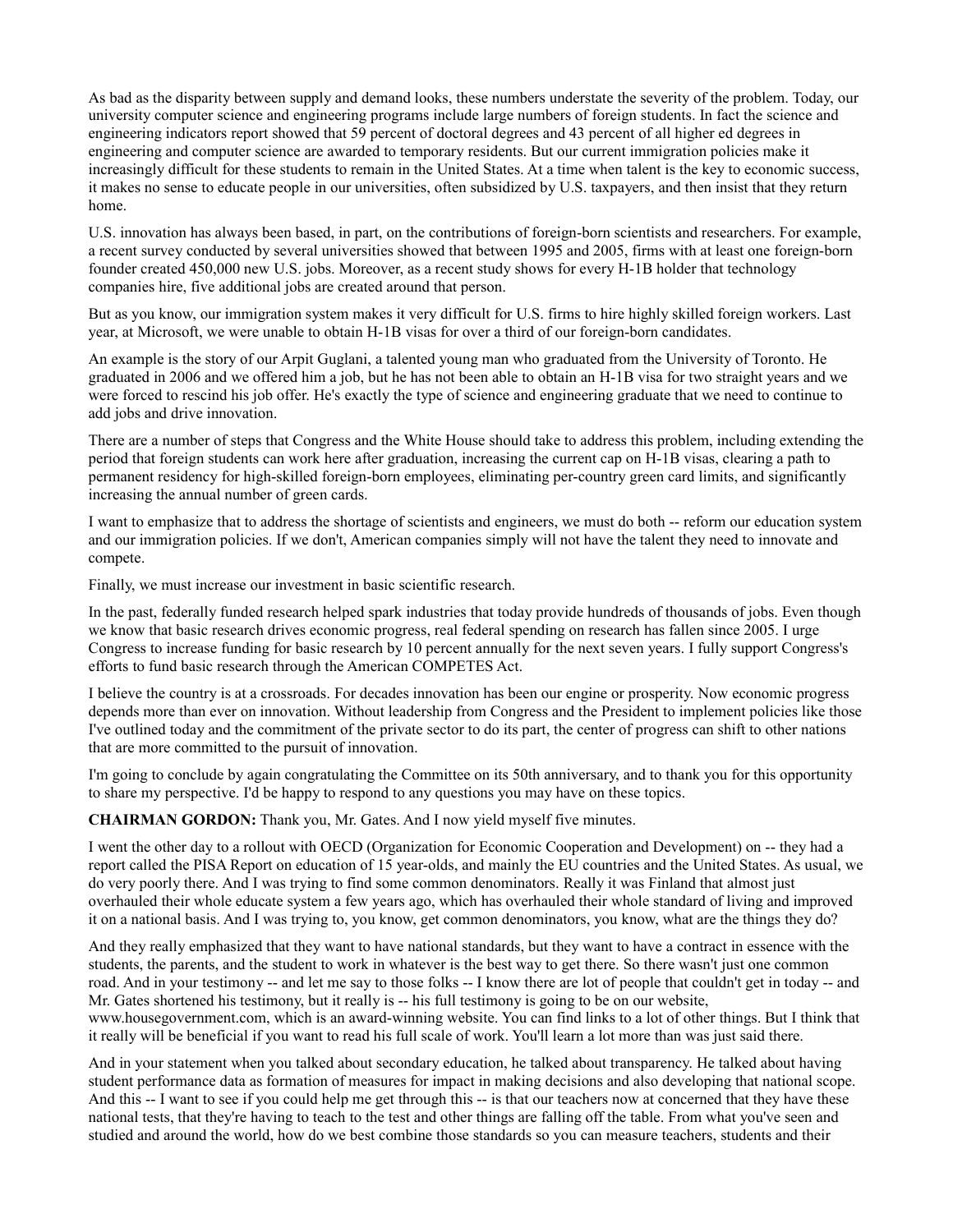success versus the problem of just teaching to the test?

**MR. GATES:** Well, the tests largely are about fundamental skills, math skills and reading skills. And these are exactly the qualifications that employers are interested in people having. And if you look at the other nations that do well on PISA, they're very serious about viewing tests as the metric and then looking at individual teachers, at schools, at systems, based on how those test results are coming about. The United States and PISA we're actually among the best at the 4th-grade level, we're in the middle at the 8th grade. It's only by senior year that we drop to the bottom of those results. And so clearly in the high school period, there's some level of rigor that exists in these other nations' systems that isn't as strong in our systems. The background of the teachers, comparing techniques.

And so we would say that data that look at these results and learning from that data is of great importance. In fact, there is funding for these data systems that are part of the America COMPETES Act. You know, we are gathering more data as a country. That's a great thing. Now there's a tendency when that data doesn't come out well to say, "Okay, who's problem is it?" and even a temptation to say, "If the data are so bad, let's stop testing, because it's really depressing to keep looking at these numbers. In fact, the amount of investment required to fix those numbers is very high, and it's a top problem. Where do you get the local, state, and federal level the resources to do those things?

But, you know, I don't think reducing the availability of the data and understanding that data really is the right way to go.

**CHAIRMAN GORDON:** When you mention depressing, what is, I think most depressing about that, is that our students in the elementary level come out pretty well. Then at the middle school not quite as well. And then it starts to fall off the table in high school. And I think what we're talking about is not trying to produce just a lot of elite Ph.D.'s, but rather those folks who are the high school graduate or junior college or college graduate that can work at that higher technological level.

And as we looked into it, what we found was that on the middle school level, 63 percent of the math teachers have neither a certification to teach math or do they have a degree in it. Ninety-three percent of the physical science teachers have neither certification or a degree. So it's hard to be able to teach something that you don't have that core background, as good a teacher as you might be. And that's one of the things we want to try to do in COMPETES.

I'm from Tennessee and the home of country music, and we say that, you know, the song all starts with the words, and I think school all starts with the teachers, and we're going to try to get a better educated teacher.

As I looked over your resume, I noticed I got a little bit of a head start, but we're somewhat contemporaries in terms of age. And you think of Bill Gates as a sort of measuring stick not too many people measure up to well. So I was trying to look at common measures here. I notice that you are a billionaire and I'm not.

(Laughter.)

**CHAIRMAN GORDON:** I notice that you're a college graduate, and you're not.

#### (Laughter.)

**CHAIRMAN GORDON:** But also noticed that we both have 7-year-old daughters, and I suspect you're a little bit obsessed, as I am, in making sure that she gets the best education so that she can be able to compete.

And as we were growing up, sort of a national world but very much an international world now. And, you know, so this is a little personal question that I suspect other folks would like to know. Outside of good schools, good parenting, in terms of hardware and software, what are those items now that you would recommend for us that want to help our 7-year-olds and older children to be able to adapt to this new technology in this new world?

**MR. GATES:** Sometimes I envy kids who are growing up today that to the degree they're encouraged and get a chance to use the new tools, the ability to pursue your curiosity is really phenomenal today. And I was growing up, you know, the best you do is read the World Book.

#### (Laughter.)

**MR. GATES:** Kind of alphabetical and not very enticing. Today if you have access to the internet online, which either home or through local libraries, through a program that Microsoft and my foundation was involved in, most kids do have some way of getting access. The breadth of information out there, whether it's things like Wikipedia, Encarta, or now the greatest teachers being videotaped, and so you can go up and watch courses. Even as an adult now I can go up. I just watched an MIT course that was quite phenomenal in terms of updating me on some science advances.

So my kids, you know, out on the Internet, and my son or daughters often ask questions, that my answer's "Hey, let's go study that, and learn about the stars," or whatever it is they're curious about; whereas when I grew up, my parents had to say they didn't know the answer and it wasn't easily at hand.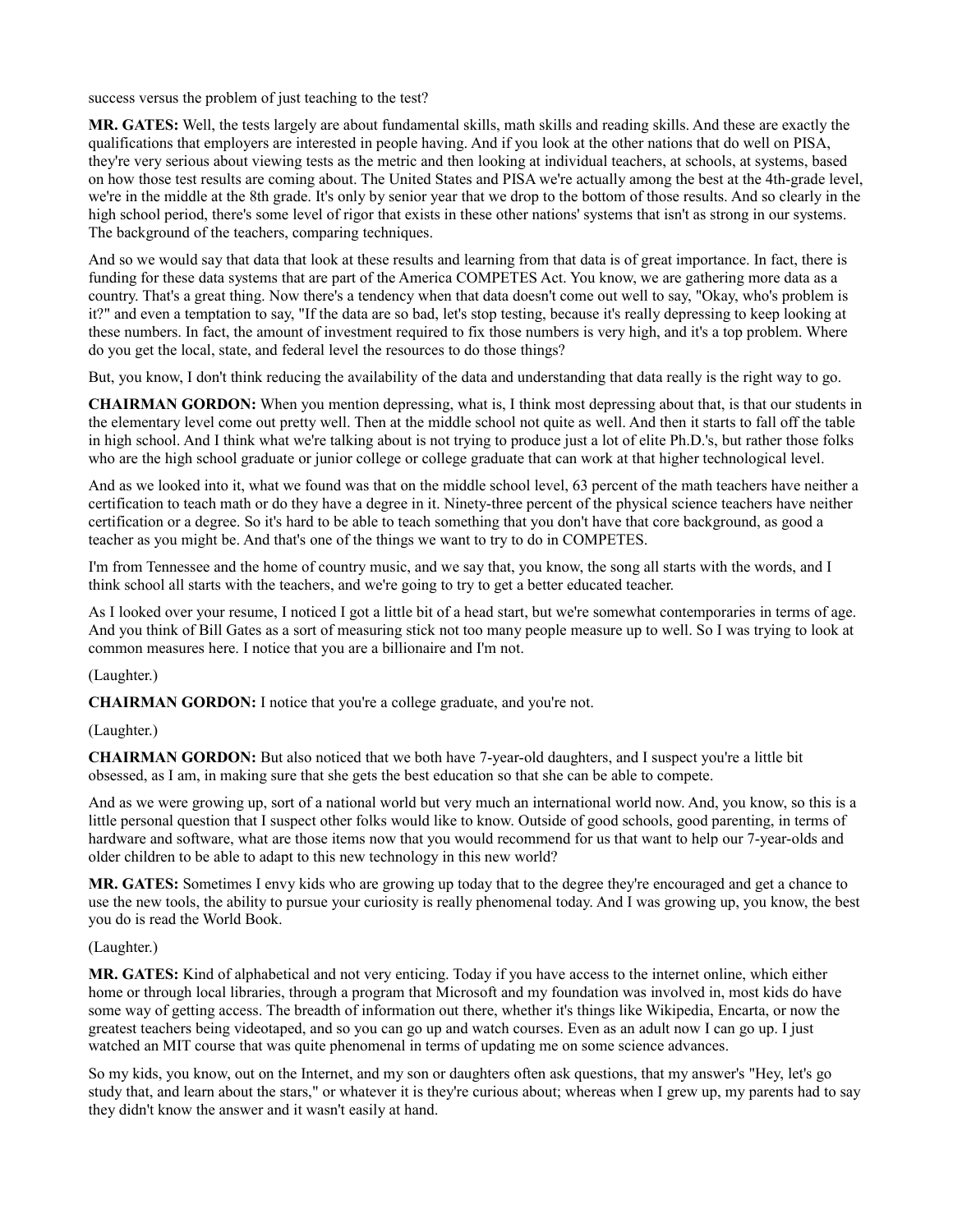So, you know, there is a huge advantage in having the internet widely accessible that people should take advantage of.

**CHAIRMAN GORDON:** And I think we have to recognize if we don't, somebody is somewhere else.

**MR. GATES:** And that's right. This is a global tool. And you know, in absolute it's great that they're able to educate people as well. We always have to think there's you know, improving the whole pool of the world's knowledge and innovation, and then making sure the U.S. gets its share. But those are both valuable things. And I'd say the one that's most at risk is our relative share.

**CHAIRMAN GORDON:** Which means first to market, and that's R&D.

Thank you, Mr. Gates.

Mr. Hall is recognized.

**MR. HALL:** I thank you, Mr. Chairman. Mr. Gates, you mentioned engineers, and with China and India graduating record numbers of engineers with skills -- I guess the question I really want to ask is:What skills are going to be required by the future U.S. science and engineering workforce in order for them to compete with the foreign scientists and engineers? And in asking that, I have to ask you how do you recommend that we change our education system, if you do so recommend, to produce graduates with the skills necessary to fit the new competitive environment and the evolving needs of industry?

And my final question on that is whether or not Microsoft employs scientists and engineers from foreign universities, primarily China or India? And if so, what's the quality of these engineers versus those graduated in the United States? You can take any or all of those, or none of them.

**MR. GATES:** The United States preeminence is -- today is still very, very strong. That is if you in science and engineering looked at what are the top 20 universities in the world anywhere, from 15 to 19 of those people would probably agree are U.S. universities and so the quality of our top schools and their engineering and computer science departments is very, very high. Now over time other countries see that. They're trying to match that you know, in China there's one university that Ching Wa that is nearly as good as the best U.S. universities, but still if you look at the raw number of engineering graduated, that over - that would overstate the current status.

The very top engineers the U.S. universities still have a strong position but as I have said the majority of the students in the computer science department are foreign born. And so we educate them. We provide the worlds very best education and the research funding and various things are a major factor there. And then those are the students who are not allowed to stay and work in the country because of the limits we have and that's where we create jobs around them.

So the U.S. universities are still the best and the kind of funding that the government's provided really is a huge part of that. Also the ability of U.S. universities to work in corroboration with business. That's a practice whether it's information technology or biology. The U.S. has been a leader in that. The (inaudible) that incents universities to get their research out into the marketplace, that's been a fantastic thing that's driven these university business corroborations. And so you know, the preference of a company like Microsoft is very much to take these graduates of U.S. institutions and hire them and employ them here in the United States because all of the complementary jobs - management, testing, the various things we can find the best candidates here in the country but unfortunately, the job's going to go where the engineering talent is and the other jobs around it will follow where that engineering talent is.

In terms of improving the high schools, both Microsoft and my foundation have been involved in this. There's a number of new high schools that have as a theme science and technology. They kind of have projects to get kids enthused about those topics. Overall, we see the numbers dropping and the numbers of women and minorities are also very low in these fields despite a lot of good effort that's being put into that. So we think it's at the high school level that you can kind of develop a fascination and understanding of these topics and make them far more engaging. And we are seeing good results in a number of these schools, which are mostly charter schools taking a different approach to education. We think we can get a lot more people to stay in science and technology.

**MR. HALL:** Then in quality we're there, but in quantity we're not?

**MR. GATES:** Well, if you take - if the quality is the quality of the graduates of our top universities, we are number one by a lot still. If you take the broader picture of the quality of all our high school graduates that's where this piece I studied comes in and says that broad numbers - the U.S. does not measure up very well, but the people who get the best public school education and some of the people get a private school education, those people go into these top universities you know, about 40 percent of the computer science departments are U.S. born students and they come out and they are the best. They are the most attractive - those graduates are the most attractive. So we have a piece that absolutely is still the best.

**MR. HALL:** And if we educate them we ought to try to keep them?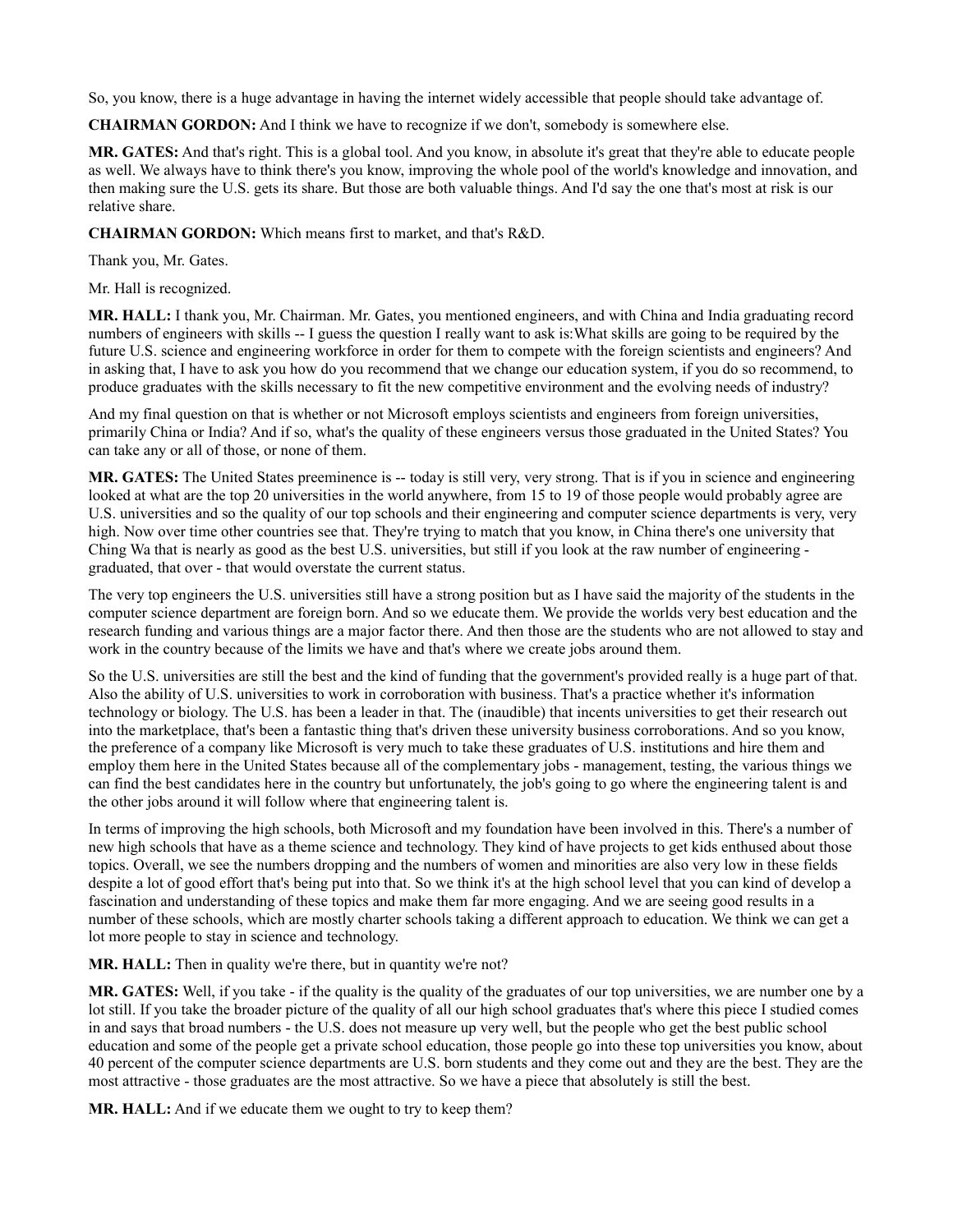**MR. GATES:** Absolutely. All of those people are graduating from these top universities are going to get job offers of high paying jobs in many, many different countries so they have a choice of where they end up being employed.

**MR. HALL:** We're not doing too well with our immigration situation in general so we can try to do a little better in the quality of our education. I yield that and I thank you.

**CHAIRMAN GORDON:** Thank you Mr. Hall. Our university system was or is the magnet for the best and brightest around the world. They would come in and beside our home grown we would bring in the best for that innovation and jobs that are created. Unfortunately, we're not quite the magnet that - there's alternatives now and hopefully we can get back to bringing the best and brightest and keeping them and helping them to produce jobs in this country. Mr. Baird, the chairman of our community overseas National Science Foundation is recognized.

**MR. BAIRD:** Thank you. Mr. Chairman, Mr. Gates, thank you for your comments. I just want to follow up on two issues. One, thank you for your recognition for the Chairman's America COMPETES Act.

I want you to know that we'll pass a budget today that allows for precisely the kind of expansion that you have called for. The Democratic budget allows for a substantial expansion for science and math research and education and then we'll hope our friends in the appropriation side can support that effort as well. I also share your concern about how difficult it can be to bring international scholars here for either work or education purposes.

To the extent that our research and education subcommittee can, we've already had two hearings on this general topic and we will do everything we can to try to facilitate that arrival of scholars and the retention of scholars who have trained here. In your technical expertise, I'd like to ask you a broad question about a technical issue.

One of the great merits of technology because it changes so fast that it brings us better and better things but it also creates problems with legacy information and I'm particularly interested in the issue of Open XML and the broader question about standards and your belief about how things like Open XML and standards, international standards for the Internet - the pros and cons of those and where you see those heading.

**MR. GATES:** Well thank you. That is an important area because we're building up more and more records that you want to be able to access and understand and you want to be able to preserve those records over a period of time. In fact, these digital archives will cover a lot of people's activities and parents who want to be able to go back and get essays for children or researchers who want to be able to go back and get the data from different experiment and even libraries -- a lot of their collections will be in this digital format and you want to be able to access that. Microsoft is very engaged in the standards process.

There's a new standard we put in front of the International Standards Organization called Open XML and it uses XML in a way that means that anybody using our software or other software that meets a standard will be able to access it out into the future. So it's very important to us that Open XML become an ISO standard so that families and researches and archivists will be able to access information from the past and use it to interact in the future, and it's by mining data like this that I think a lot of the advances in understanding how education is best done or understanding what should be in the medical field, so it's both an important thing for innovation and an important thing for citizens to have access to information.

**MR. BAIRD:** I appreciate that. I actually have, believe it or not, some old 5 1/ inch floppy disks in the CPM format which if I'm ever achieve anything of note, some poor librarian is going to have to go find an old CPM machine and dig out my great works from back then, which will be hard because there will be very few, but I think your point is well -aken and I applaud Microsoft for its leadership in this area and the whole issue of standards.

One of the issues on H1Bs that I particularly want to compliment your company on is I hear from constituents: "Hey, wait a second. Why are we doing more to let folks international train either stay or come into our country? Shouldn't we be doing more to educate our own people?" and Microsoft really has been a leader in that. Schools throughout this country have benefited from Microsoft's leadership.

One of the thoughts I've kicked around a little bit - I know there's a small fee for an H1BV set and that goes back again in the education system but is there a way we should actually put companies a little more skin in the game, if you will. Through internships or other things. In other words, if you're applying for an H1B position in your company, then your company must demonstrate -- not yours per se -- but one's company because you've already done it. But many companies I don't think have followed the example of Microsoft. But what are the pros of that and how might we do that?

**MR. GATES:** The importance of being able to retain and hire these world top engineers is super important. And you know, the fact that there's this limit, you know, I can't overstate the impact that has, not only on the decision of the people who are educated here to stay here, but also on their decision to even come to the United States in the first place. You know, if you wanted to say, "Okay, how do we compete with Asian countries?" The fact that their smartest people often want to come here has been a huge advantage to us, and in a sense we're kind of throwing that away.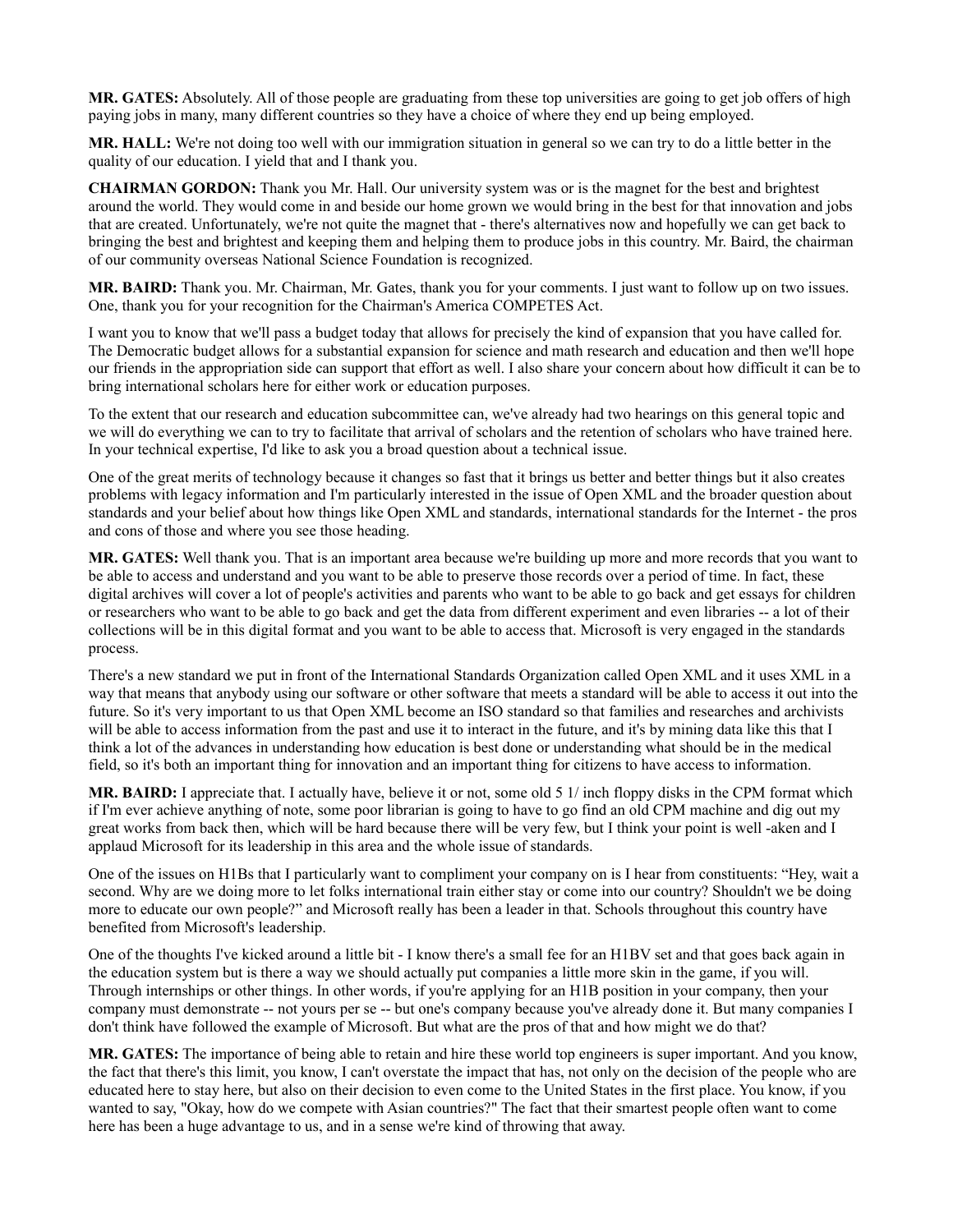You know, to be honest, if there was a way that we could get the freedom to hire these people that set a threshold for the companies involved to be concretely involved in giving back education, you know, I think that would be acceptable, you know, as long it's concrete and it really solves the problem that we're all facing here. You know, I think even without that though, it's a total win-win situation for the economy and job creation to not force these people to be employed outside the United States. We at Microsoft, partly because of the current U.S. immigration policies, we created an office up in Vancouver, Canada, because that government, like virtually every government other than the United States, recognizes that competing for talent and encouraging talent, particularly talent educated in a country, getting them to stay, that that's very, very important.

And so just across the border you have quite a contrast in terms of how high-skilled workers are treated. Thank you.

**MR. BAIRD:** I appreciate that. I think we need to impress upon this Congress and the Administration the urgency of this matter for our competitiveness. Thank you.

### **CHAIRMAN GORDON:** Thank you, Dr. Baird.

Mr. Rohrabacher, I'm not picking on you, but I want to remind the members that Mr. Hall and I agreed that Mr. Gates can leave at 12:00. He has appointments, so we're going to try to keep everybody for five minutes, again not picking on you, but rather I noticed the rule was just employed at this moment, though.

(Laughter.)

**MR. GATES:** I'll try to be more succinct.

**MR. ROHRABACHER:** All right. Well, thank you very much. And again, thank you for coming here to help us celebrate this 50th anniversary. I've been on this committee 20 years and I've been a very proud member of this committee -- this is the most bipartisan committee that you will find in the United States Congress, although I am not the most bipartisan guy that you'll find in the United States Congress.

A couple things that I have learned over these last 20 years is that when the fundamentals of the economics of the solution are wrong, sort of like programming a computer, if the fundamental programming is wrong, in the end there's going to be problems. You have to go to the fundamentals. And just to be frank, I think some of the things you're suggesting are not going to the fundamentals, but instead -- going way after the programming problems.

For example, in education let me note that the hearings that we had on education were very enlightening for me, but what I learned seemed to be different than what my other members learned, and that was that math and engineering and science teachers have no difference in pay in our public education schools than do basket-weaving and English literature teachers. And do you believe that we need to pay our science and mathematics teachers more money in order to attract higher-quality people to be science and mathematics teachers?

**MR. GATES:** I definitely think that you want to set high standards, and you want that those standards should be based on how well you do for the students, which we need to come up with ways of measuring that that people view as very, very reliable.

**MR. ROHRABACHER:** Because I've only got five minutes, maybe I should go directly to the issue. Should science and math teachers be paid more than other teachers in order to attract higher-quality people in public education to those parts of the education system?

**MR. GATES:** Yeah. If you're measuring these teachers' ability to really improve the students' capabilities, in selecting for those people to do it, you'll find that there's a supply shortage, and because of that supply shortage, you'll probably have to pay this group somewhat more.

And there are various experimental --

**MR. ROHRABACHER:** So you do believe that if you pay more money, you actually will attract more people to a profession and get more of it?

**MR. GATES:** If you tie it to an ability to really look at --

# **MR. ROHRABACHER:** -- True --

**MR. GATES:** -- the improvement that they derive --

**MR. ROHRABACHER:** Right. Well, also if you improve the basket-weaver teachers, it's less important than if we improve the science and mathematics. Now let's relate that directly to the other issue that you brought up today, which was the immigration. And let me just note that if we bring in more people from the outside, realizing that we're bringing the most talented people from other countries, will it not hurt those countries, and will it also not depress the wages in our own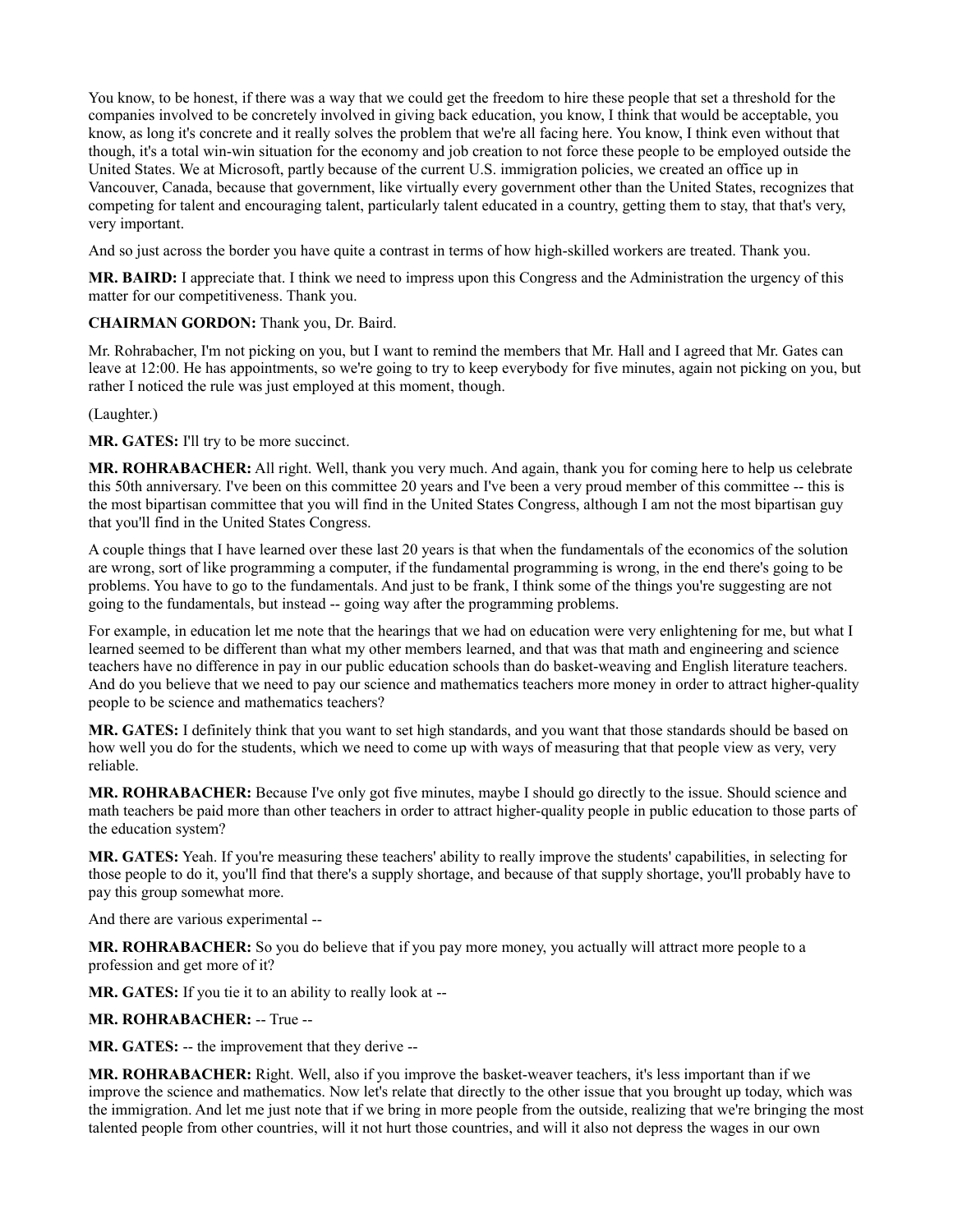country that people like yourself would have to pay your employees in order to get quality people or in order to train people within our own society?

**MR. GATES:** No.

**MR. ROHRABACHER:** It wouldn't? Okay.

**MR. GATES:** These top people are going to be hired. But just a question of what country they do their work in --

**MR. ROHRABACHER:** I'm really not talking about top people here. You know, the --

**MR. GATES:** -- These ---

**MR. ROHRABACHER:** There are a lot of other people in the society rather than just the top people.

**MR. GATES:** That's right.

**MR. ROHRABACHER:** It's the B and C students that fight for our country and kept it free so that people like yourself would have the opportunity that you've had. Those people, whether or not they get displaced by the top people from another country is not our goal. Our goal isn't to replace the job of the B student with A students from India.

**MR. GATES:** That's right. And --

**MR. ROHRABACHER:** And the B students deserve to have good jobs and high-paying jobs.

**MR. GATES:** That's right. And what I've said here is that when we bring in these world-class engineers, we create jobs around them.

### **MR. ROHRABACHER:** Okay.

**MR. GATES:** And if we don't -- so the B and C students are the ones who get those jobs around these top engineers. And if these top engineers are forced to work, say in India, we will hire the B and C students from India to work around them.

**MR. ROHRABACHER:** Okay. But, according to "BusinessWeek", there are almost 150,000 programmers have lost their job in this country since the year 2000. Now my reading of all of this is that there are plenty of people out there to hire, but people want to have the top-quality people from India and China and elsewhere, and they're willing to let these 150,000 American computer programmers just go unemployed.

**MR. GATES:** Actually, "BusinessWeek" doesn't do surveys. I think you're referring to a quote in "BusinessWeek" from an Urban Institute study --

**MR. ROHRABACHER:** That's what I said, according to "BusinessWeek", yeah.

**MR. GATES:** Well, they quote -- it's not according to "Business Week".

#### **MR. ROHRABACHER:** Okay.

**MR. GATES:** There was a study that a group at Urban Institute did that was deeply flawed in terms of how it defined what an engineer is. When we say that these jobs are going begging, we're in business every day.

# **MR. ROHRABACHER:** Mm-hmm.

**MR. GATES:** We're not kidding about it. These jobs are going begging, and the result is that in a competitive economy --

**MR. ROHRABACHER:** You'd have to raise wages.

**MR. GATES:** No, no --

**MR. ROHRABACHER:** -- if the job is going begging, you raise wages, now in --

**MR. GATES:** No.

# **MR. ROHRABACHER:** Okay.

**MR. GATES:** It's not an issue of raising wages. These jobs are very, very, very high-paying jobs.

**MR. ROHRABACHER:** Okay --

**MR. GATES:** And we are hiring as many of these people as we can.

**MR. ROHRABACHER:** Let me give you one example --

**CHAIRMAN GORDON:** Mr. Rohrabacher, if you don't mind, we'll finish this on the second round.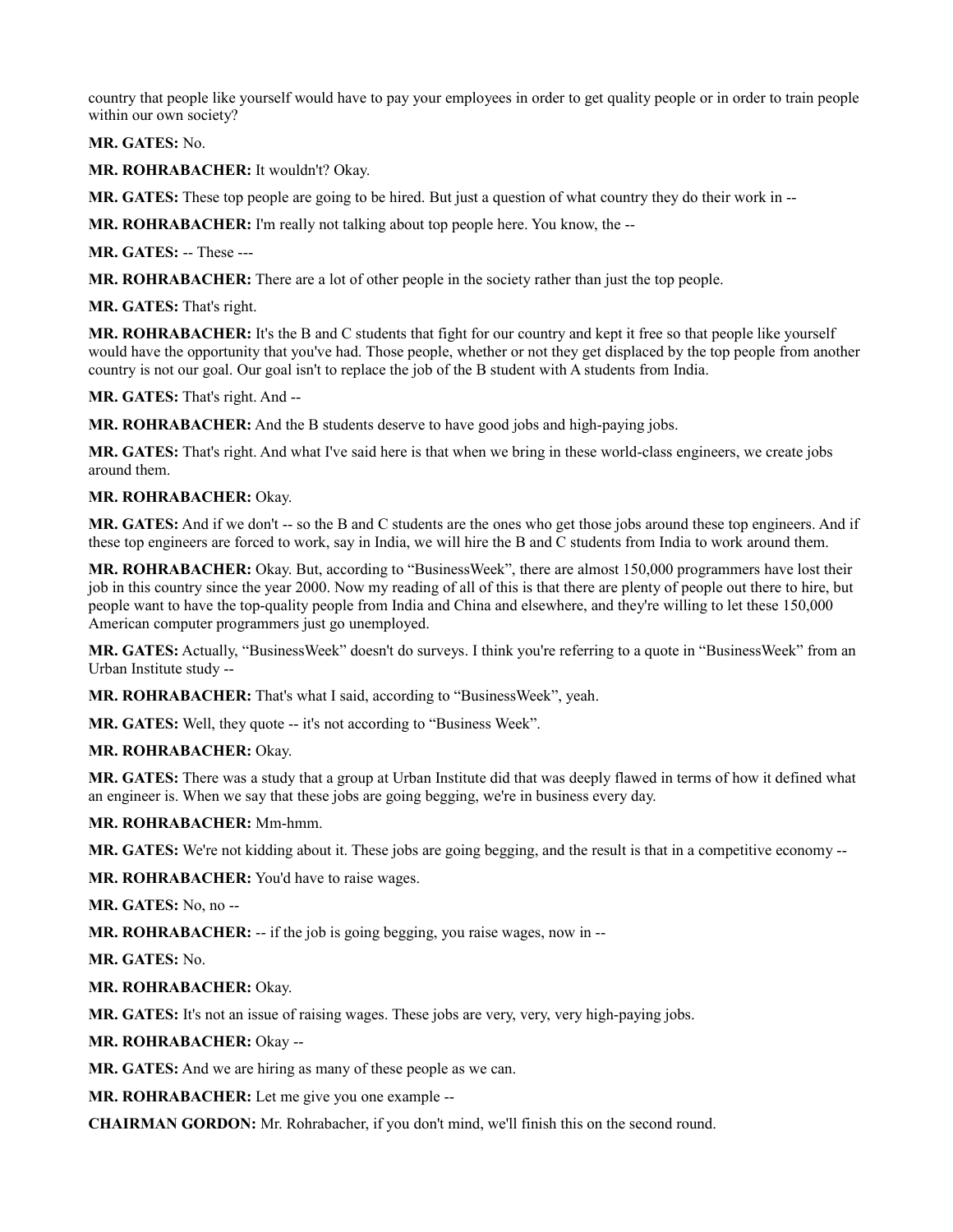**MR. ROHRABACHER:** You know, I am one of the guys that helped Kosovo become independent, and I'm on the Foreign Relations -- hearing there. Maybe at the reception tonight, which you're going to be at, maybe we can continue this discussion.

**CHAIRMAN GORDON:** I'm sure he's excited to know you'll do that.

(Laughter.)

**CHAIRMAN GORDON:** Thank you, Mr. Rohrabacher. And Ms. Giffords is one of our new members from Arizona. And I'll warn you, somehow she's going to work Arizona into her question. I don't know how it's going to be, but that's what will happen. Ms. Giffords is recognized.

**SPEAKER:** And this witness won't forget Rohrabacher.

(Laughter.)

**MS. GIFFORDS:** Thank you, Mr. Chairman. Thank you, Mr. Gates, for coming before our Committee today. The first question I have is one that I struggle with serving as a new member on the Science Committee, a new member coming from the great State of Arizona --

# (Laughter.)

**MS. GIFFORDS:** -- about you know, I hear my colleagues and had a chance to face these portraits of a former chairman, several of the portraits that face me have images of the shuttle program or the space program. I happen to be married to an astronaut, which also makes NASA and the issue of the space race that we had with the Russians more relevant probably than most people. But even today's testimony when I hear the Chairman and also ranking member Hall talk about what it was like to look up into the sky and see Sputnik, or to listen the words of Neil Armstrong walking on the moon, it moved people in a way that I don't think has any comparable type of experience in today's world.

I know what we did here as Americans was something unique, and I know that it generated a new generation of engineers and scientists and mathematicians, kids that we so inspired. So my question to you, Mr. Gates, is -- what today is comparable? I mean I believe it's energy, but sometimes I don't see that, that transition going to kids in terms of being excited about solar technology, new ways of moving vehicles around, heating and cooling our homes. But, you know, you have a chance to work with a lot of kids. You work in a lot of different countries. What's going to be that thing that is really going to make relevant a lot of the stem education focus that we're talking about?

**MR. GATES:** Well, I would think that the direct use of advanced technology and the chance to participate in making breakthroughs in those technologies is in some ways more evidence today than ever in the past. You know, if we look at the frontiers of science that we have today, teaching computers to see, teaching them to hear; the kind of modeling of the world that's very important for all the energy challenges we face; or the kind of software we need to make health breakthroughs, you know I think that it's more exciting even now, you know, that you can say "Here's what you're learning that will help you make an energy breakthrough."

You know, you just look at one group. Blind people historically only had access to a few books that many years after they were available were put into Braille. Today, because of speech synthesis and capabilities that we built into our software, blind people can browse the Internet and have same access to information that you have. And to me, you know, there's just dozens of examples like that where technology has empowered people to work in new ways, and in some ways it's less abstract even than, you know, going to the moon. You can go and meet those people and talk about how their life was changed; or you can look at diseases that we haven't yet conquered and see what impact that's having.

And clearly, by advances in biology and information technology are absolutely the reason why we can be optimistic than in the next generation, whether it's the diseases of the poor countries or the diseases that are prevalent here, we're very likely to have breakthroughs for virtually all of those things.

Now given, you know, that I think there are so many reasons that that would draw people into science, I have to admit it's a surprise to me how few students choose to pursue the fields.

**MS. GIFFORDS:** The high tech industry in my state of Arizona depends a lot on our ability to recruit and retain scientists and mathematicians. In terms of the exports in the high tech field, it totaled about almost \$9 billion in 2006, which was an increase of almost \$2 billion from 2005.

We have a lot of high-tech clusters, particularly in southern Arizona, and, you know, I am personally working on H1B visa reform because I think that's really the key. I think at the University of Arizona, Arizona State University, Northern Arizona University, we're not producing those students.

So I ask you, because you mentioned in your earlier testimony, aggressively, what could our country do to compete with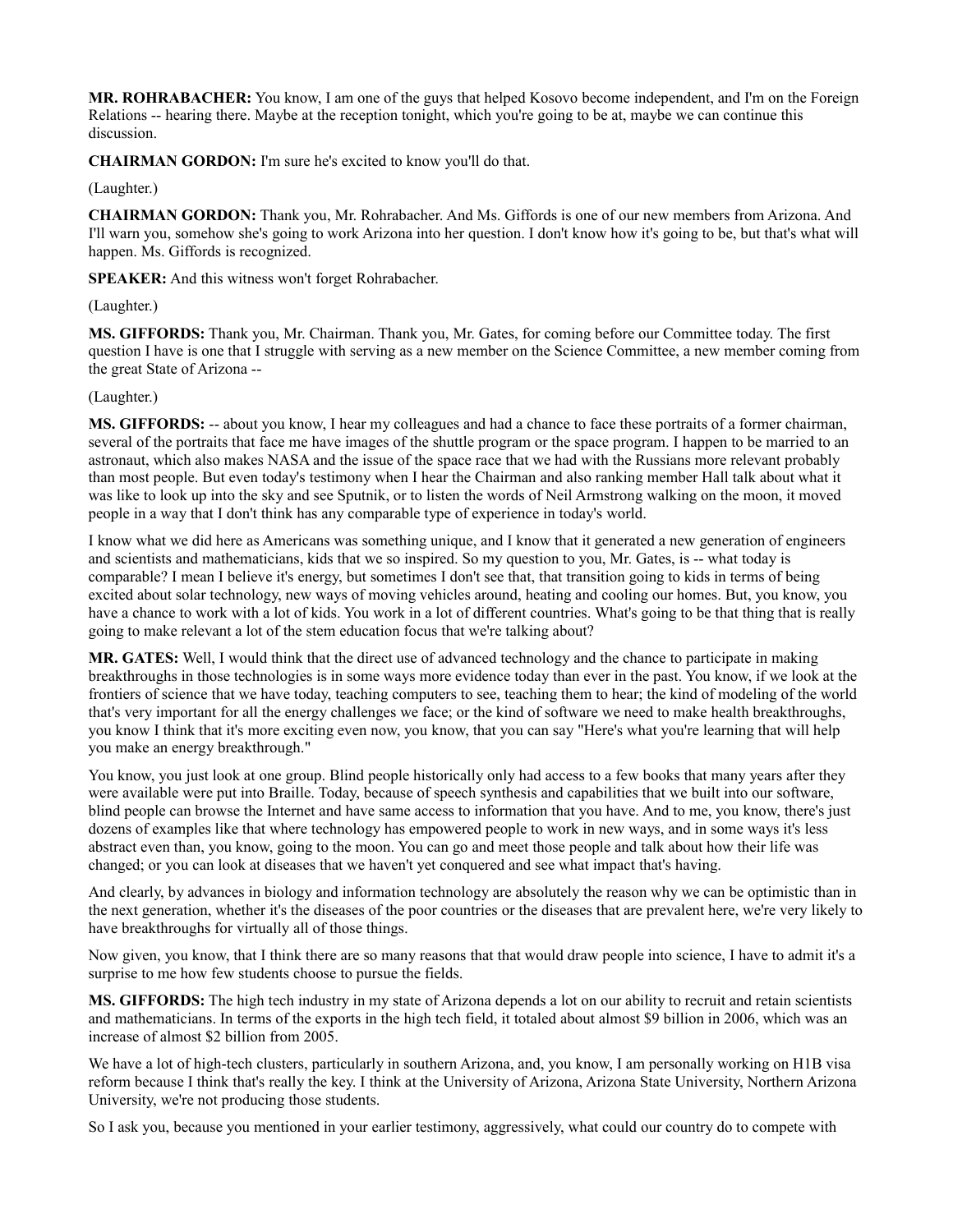other specific nations around the world to make sure that we can retain these students who want to come here, who are the best and the brightest from wherever they come from wherever they come from, and have them be part of this work that we're dedicating ourselves to?

**MR. GATES:** Well, there are some things in terms of the process that they go through and the uncertainties of the process that are daunting to them. But at the end of the day, by far the key thing right now is they are being told they cannot stay and work here. That is, the backlog on green cards is longer than ever, the H1B visa thing was by far the worst this year where in the first day they were all gone. So anybody who graduated in June couldn't even be part of the process because they didn't have their degree, and you have to have your degree to get into the pool.

I will say that this is an issue that the technology industry has a very strong consensus, very clear message on. So if you take an employer like Intel, who is very present in Arizona, they depend at the top of their research activity on having the very best scientists. And they're a good example, like Microsoft, where if they get those, they create the manufacturing plants and things that reach out and drive fairly substantial numbers, that it's easier for them to site those activities here in the United States.

# **CHAIRMAN GORDON:** Thank you, Ms. Giffords. And now our resident physicist, Dr. Vern Ehlers, is recognized.

**MR. EHLERS:** Thank you, Mr. Chairman. And also I'd just like to comment. Don't feel too sorry for Arizona. Most of the wealthy people in Michigan have moved down to Arizona.

### (Laughter.)

**MR. EHLERS:** Clearly, we need more help than they do. First of all, before I get into my questions, I want to thank you for more or less loaning Ms. Stonesifer to the Smithsonian Board. She has done yeoman work. You know, we've had some problems there, and she has done more than any other person that I know of in trying to straighten out this problem. She's a real gem. I was very sorry to hear that she's leaving your foundation. But she was -- she's just a marvelous person, and I'm sure she has served you there, too.

I have spent most of my life in education. I have spent a great deal of my life, over 40 years now, trying to improve math science education in this country, both before I got here and after I got here. And I very much appreciate your comments about scientists and engineers serving as role models.

In all my speeches to scientific and engineering groups, I encourage them to visit their nearest school, volunteer to speak to the classes, even better, volunteer to take students on field trips through their own laboratories, their workplace, or if they're civil engineers, the nearest bridge they're building, things like that.

A hundred years ago, students learned these things on the farm. Today they come to school without a lot of practical experience. And your comments were right on. The more we can get the engineering and scientific communities to interact with the students, the best. I always enjoy it when I'm invited to speak to high schools. Most of the students don't know much about my background. When I tell them I'm a nerd, there's some disbelief there until I show them my plastic pocket protector.

#### (Laughter.)

**MR. EHLERS:** But I also tell them that in high school they have a very important choice to make, and that choice will determine whether they someday will be a nerd in the workplace or working for a nerd, and they have to make the choice between being one or working for one. That really just tends to wake them up a bit to why they should study science in high school.

I totally agree with the comments you've made, and I hope that through your foundation -- and you do marvelous work in your foundation -- that through your foundation, we could work together on this problem in our elementary and secondary schools. Your comments were right on about PISA and what happens there.

Somehow we have to get the picture changed in America. I find it fascinating, for example, that surveys of parents, the parents will say, yes, we need better math and science in the schools. When you ask them about their school that their kids are in, they say, oh, our school is fine. They just don't recognize the depth of this problem. And I'd appreciate any comments you might have about how we can do a better job of waking up America, both the parents and the school boards.

The teachers, in my experience, and I've worked with a lot of teachers, I never blame them. They have not had the proper education in science or math and have not been taught how to each it properly, but they are very eager to do it and very eager to do it well. So here I've concentrated my efforts on professional development programs.

I would be interested in ideas you might have about other ways that either business and government together or just government can actively get involved with this problem and helping the teachers in meaningful ways to help them become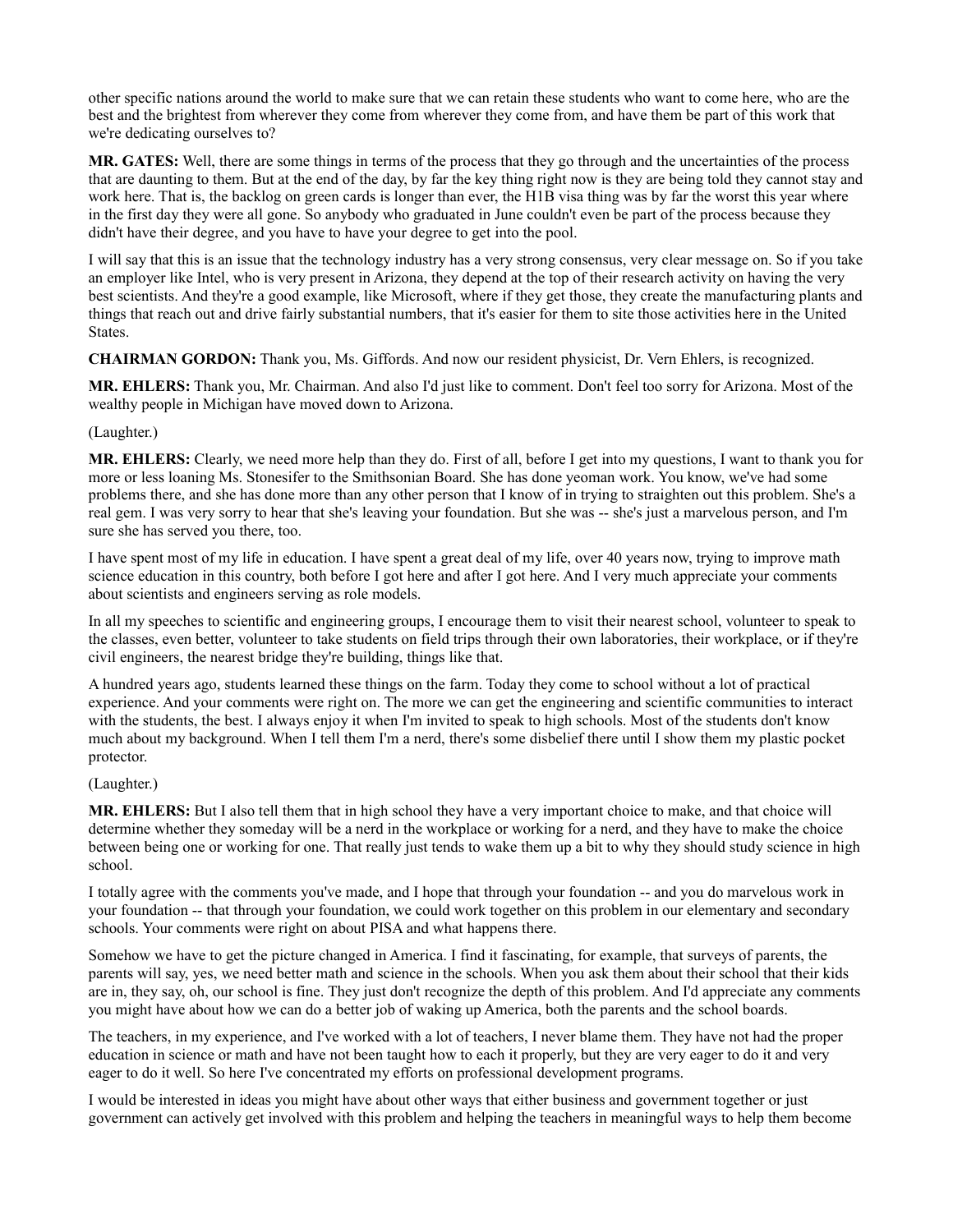better math and science teachers.

**MR. GATES:** Well, I think the most stunning data I've seen in many years related to education are how the huge difference in the very best teachers versus the teachers who don't do as well. And the willingness to look at that data and say, okay, what is it that those teachers who are doing very well, you know, what techniques are they practicing versus the other students?

And some of the assumptions that, you know, about, okay, it's the ones that are certified are going to do better or the ones that have been there a long time, some of those as you really get into the data, you know, some of those assumptions don't play out and you really look, okay, what are those differences?

So I think these -- gathering the data and really looking at who's doing well and seeing that students who are far behind, if they're lucky enough to have good teachers, they can be brought all the way up to be well above average. The difference of having a good teacher is very, very dramatic. And yet, in terms of figuring out what those things are and investing in them, and using data to drive that, I'd say we are way behind other countries in being able to do that.

One other comment about Patty Stonesifer, you know, I appreciate your comments. She's done a fantastic job at the foundation. And fortunately, she'll stay involved some special initiatives, although she'll step down after 11 years of being CEO. So, we'll still have her -- some of her efforts.

**MR. EHLERS:** Well, I appreciate that, and I certainly hope that your foundation will continue its efforts in math and science education as well, because government is by its very nature limited in what it can do. It can't coerce. It can entice. Foundations can do a much better job of coercion.

**MR. GATES:** Our biggest partnerships have been where you get one person who's really taken responsibility for improving the education system, like, you know, the mayor of New York said, okay, he'll base his record on that or the mayor of Chicago, where you have a clear level of responsibility that the right tradeoffs are being made. Those are some of the systems where the willingness to make tough changes is taking place. And we're seeing very, very good results in that type of structure.

**CHAIRMAN GORDON:** Thank you. And Dr. McNerney is recognized for five minutes.

**MR. McNERNEY:** Thank you, Mr. Chairman. You'll be glad to know that your members are getting exercise this morning running back and forth. Thank you, Mr. Gates, for appearing this morning. I want to say that I appreciate your innovation and its effect on our nation, and the world, and your generosity both with education and with health.

One of the things I really am concerned about is how to inspire the next generation. What do you think the Fed should do? I mean, some earlier members talked about the Russian satellite and Ms. Giffords asked about the next big thing. What do you think we can do as a Fed to actually inspire kids to take advantage of what education is being offered?

**MR. GATES:** I think what we owe to the kids is to have teachers who, you know, have proven that they can make the subject engaging. You know, that's where you see the big difference is, you know, does the subject really come to life in a very strong way?

As you get up to our university systems, there the right things are happening. That is, these universities compete for talent vigorously with each other. They compete for federal research funding. They compete for students. And that's why the vibrancy of these top universities has really been incredible and such a big asset. You don't have, in terms of measurement and, you know, that kind of competition, you don't have it in other levels of the system.

And, you know, so one of the tools that's been used in many states is charter type approaches where you can experiment and give teachers some more freedom in terms of how they do things and try out new approaches. And that's, you know, really a lot of where the innovation is coming from is those new types of schools.

Still, you know, I am amazed at how the numbers in science and engineering are going down, and that is not true in Asia. The numbers are going up in Asia and they're going down everywhere else. It's all -- there's no rich country, assuming you take Korea out of the picture, that all -- Europe and the U.S. are experiencing the same phenomena of less and less students going into science and technology. So there's no simple government policy, given the variety of policies that are used, there's no simple policy thing that explains that decline.

**MR. MCNERNEY:** The way we view engineering and science and anything you can do to help us inspire that generation would be very deeply appreciated. I'm especially interested in your foundation's work to establish stem education at the secondary level. Could you describe the criteria -- I'm sorry, the curricula -- at these schools? In particular, what subjects the stem differs from normal schools?

**MR. GATES:** There's two things there. One is to take the normal schools and try to make it more approachable, and the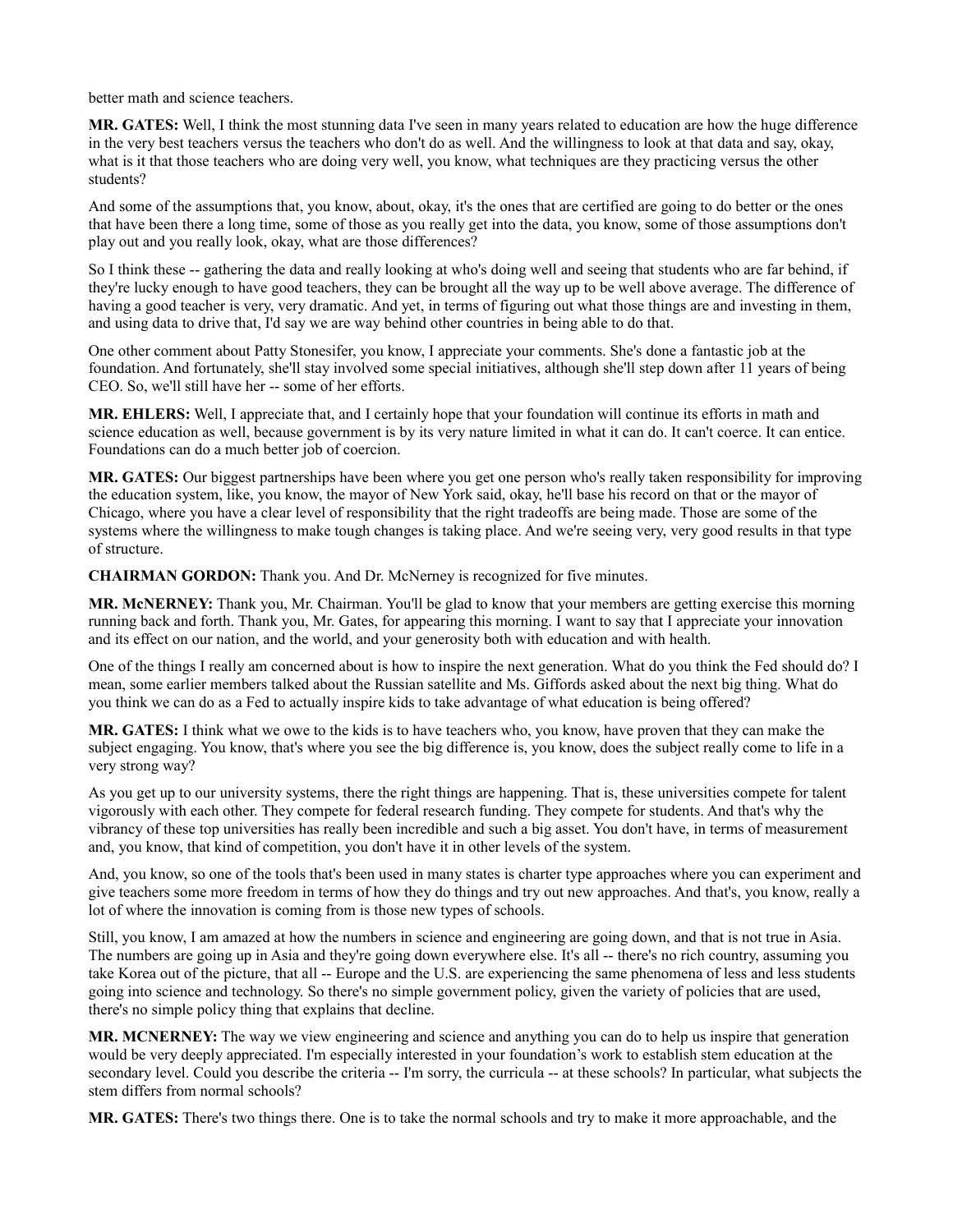other is to then actually have specific schools that are designed from the beginning to have stem excellence. So there's a number of things. There's a program in Ohio, a program in Texas. A lot of these charter schools in different cities where they really thematically decide that they're going to bring the students into science by using projects and that the traditional boundaries of biology is different than chemistry, is different than math -- that they break across those boundaries to take some project activity to make it clear to the student why they should learn a little bit of math or a little bit of chemistry or biology to be able to achieve something very interesting. And in the best of these schools, the number of kids, including woman and minorities, who show an interest in math and science, has more than doubled what we have in the traditional public schools.

So there is some good data that says by changing the curriculum you can start to take the drop off in interest which is very pronounced at the high school level in stem that to some degree. Now there's further drop off once you get up into the university and there are also some universities at how they do the curriculum and I'd say it's the same thing. It's more project-based and cutting across the boundaries that have existed between the different science subject areas.

**CHAIRMAN GORDON:** Thank you and now we've turned to Dr. Bartlett. You're recognized for five minutes.

### **MR. MCNERNEY:** I yield back.

**DR. BARTLETT:** Thank you very much. In education our society faces two huge challenges which you mentioned. One is the quality of education in our K through 12 as you know our third graders score about even with third graders around the industrialized world, but the longer kids stay in our schools the poorer they do. And so when they graduate from high school they're at the bottom or near the bottom of any industrialized nation. And the other huge challenge we face is the challenge of getting more of our best and brightest into careers as science, math and engineering. Increasingly as I talk to audiences and ask our kids what degrees they're going to pursue - they're pursuing what I tell them are potentially destructive pursuits. They're becoming lawyers and political scientists.

We've got enough of both - of each of those, thank you. I think that both of these maladies are the symptoms of a common disease and that is that a society gets what it appreciates. Our society just does not appreciate academic achievement and as a society we do not appreciate scientists, mathematicians and engineers. I will believe that this culture is changing and it needs to change, sir, despite of the best efforts of organizations like yours.

The culture really needs to change and I'll believe it's changing when the White House invites academic achievers and scientists, mathematicians and engineers and slobbers all over them they way they do entertainers and sports figures. What can we do, sir, to change the culture out there?

**MR. GATES:** I still think there's a strong element in the culture of this country that is very positive towards science and innovators and if you look at the interest in you know, Steve Jobshas done, or the work that the guys in Google have done, or the work that I and my colleagues have done, there is a fascination with science and engineering and certainly the opportunities are pretty vivid.

You know, even young people get a chance to play around with Windows PCs or the different technology advances that have been created. So I'm not sure that we fail on that front. It's somehow along the way, particularly for women and minorities, these science jobs just don't seem as interesting. There's a lot of outreach we do to bring kids in and show them that these are very social jobs. They're very interesting jobs that the next several decades will be the most interesting. So there's a component of it even knowing that the curriculum should be a lot better.

There's a component that's surprising to me and we did see that during the late '90s. We had an increase of people going in what some people call the internet bubble and then as that went away, the number of applicants went down quite a bit. If we smooth it out we ignore that bold share, there still is a decline that has continued. But if you look at the figures going only back to 2001, you get an even worse impression because there was an - right before that and that dropped off a bit. You know, maybe some of all the bright minds that are going into finance will now go into science and engineering with their bubble, perhaps, not being as big as it was in the past.

There's an element of this that I do find mysterious because I do think our culture still values innovation and every student understands about the potential for breakthroughs in health and breakthroughs in energy and breakthroughs in information technology. And so you know, it's surprising that we're not getting - that these departments are not over crowded.

**MR. BARTLETT:** You mentioned half or more in all of these departments are foreign born students.

**MR. GATES:** That's right. That's based on -- if anything the departments go overboard to try to keep that number low but as they're bringing in the very best students they end up with typically about 60 percent foreign born in the top departments.

**MR. BARTLETT:** During the decades that we spent putting a man on the moon, the imagination of the American people was captured and our young people were inspired to go into careers in science, math and engineering. I remember a cartoon that showed a red-headed, freckle faced, buck-tooth kid and he said six months ago he couldn't even spell engineer and now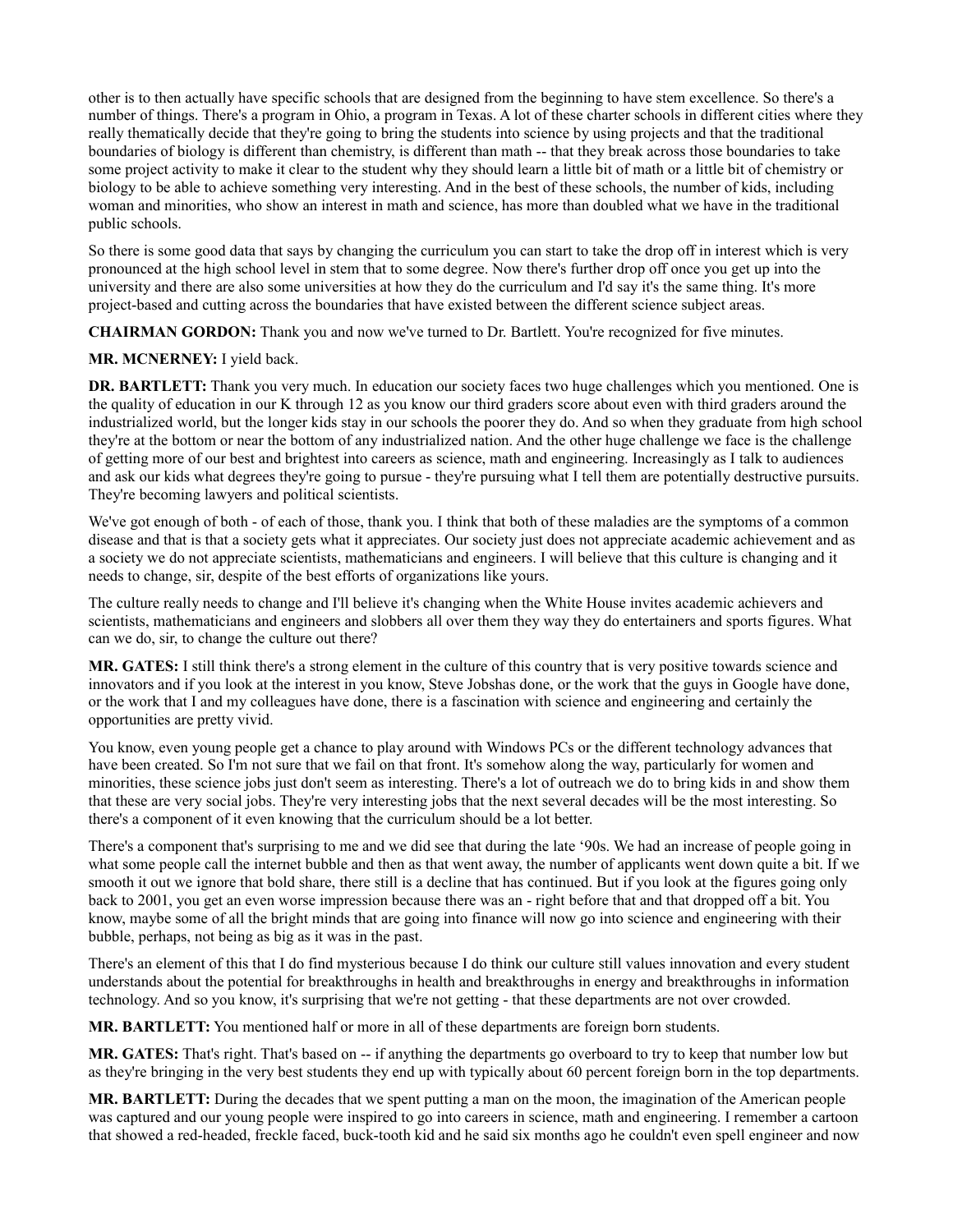I are one. You know, what do we need to capture the imagination of our people again to inspire young people to go into those careers like them?

**MR. GATES:** I think we need to celebrate the achievements that we've had. I mean we are the envy of the world in terms of the science that's been done here. We are still far ahead. The relative show that we have is going down but we're in a position of great strength and the magic that we've had that other countries haven't achieved is a balance between private industry and universities, and I mean basic research in the universities, and then allowing the formation of companies, lots of which fail but some of which succeed spectacularly to be a well rewarded well thought of thing in this country.

That idea of entrepreneurism, starting new companies, having venture capital, we are still the envy of the world. Having these incredible university departments that need NSF funding and various other government science type fundings to stay strong you know, that is a magic formula that others are on the way to duplicating but it's not something that can be done over night. And so if we renew our commitments to these things, whether it's research funding or the role models.

You know, letting the smartest people who want to come to this country continue to come here. There's no area in science where you'd say that at least a third of what got done got done by foreign born scientists from the creation of medical breakthroughs or you know, the transistor or various things. I mean just think through in your mind who the great scientists are and you'll realize in many cases over half are foreign born.

So a willingness to let those scientists in has been an incredible thing. So I'd say one thing that's unique in this era is this idea that it's controversial to let smart people come to the country and stay and work here. That is really novel -- like there's no time in our history where we've been turning those people away.

**CHAIRMAN GORDON:** Mr. Gates, for your information, this committee agrees with you in terms of getting the bump in math and science in terms of minorities and women. We have passed a number of initiatives to do that, and we want to continue. That's the best way to grow, I think, new home grown. And Ms. Richardson from California is recognized for five minutes.

**MS. RICHARDSON:** Yes. Thank you, Mr. Chairman. Good morning, Mr. Gates. I am kind of in a unique position in that I've only been in Congress about five months, so I'm what they call a freshman, a newbie here. But I had an opportunity to work for Xerox Corporation for about 14 years, and I attribute a lot of the way I've been able to approach legislation to that, so I admire all the work that you've done.

I have a couple of comments and one question. One, it's noted in our information here your program, U.S. Libraries program, which I commend you for. However, I will tell you the district I represent in California is Watts, Compton, Long Beach, some very challenging communities. And oftentimes we have long waits in the library and all of that.

And I would say that if we really want to reach out to all children, would you be interested in maybe considering expanding such a program to our parks? And the reason why I say that is a lot of kids tend to go to the library. They might be doing their homework or doing some research work.

But if we're going to encourage children to learn the innovative aspect side, the exciting side of science and engineering, I think that's really a missed opportunity, particularly in some of our underserved communities where you have some of these facilities and there's absolutely no resources there for children. So I wanted to get your thoughts on that.

**MR. GATES:** You're saying the parks?

MS. RICHARDSON: Parks. Yes, parks and recreation.

**MR. GATES:** Well, I think we shouldn't miss any opportunity to expose kids to these things. What was done in the libraries, you know, it's so impactful that the resources should be made available so that kids aren't waiting in line. The Internet, access to the Internet with a modern personal computer was added to one of the things you could think of having at the library. When Microsoft and the foundation started that program, 25 percent of libraries had computers. And by the time we were done granting over 60,000 machines to 11,000 libraries, we got it up to over 95 percent.

The goal is to make it so that, you know, any kid could into that library and not have to wait too long. Funding for libraries in this kind of technology use often falls off the radar screen, because libraries are of course locally funded, and they're just even in that budget process, they don't get the attention that they deserve. That's a program that's had a huge effect.

There are things going on to expand it into other community centers like Boys and Girls Clubs and, you know, to the degree that you've got indoor facilities in the parks, that's another perfectly great place that you might have some of the equipment and the chance for people to get exposed.

So I agree with you that we should be creative about finding the places where we can create the capacity there. I will also say, you know, Xerox traditionally did a lot of great research that Microsoft and many other companies benefited from that,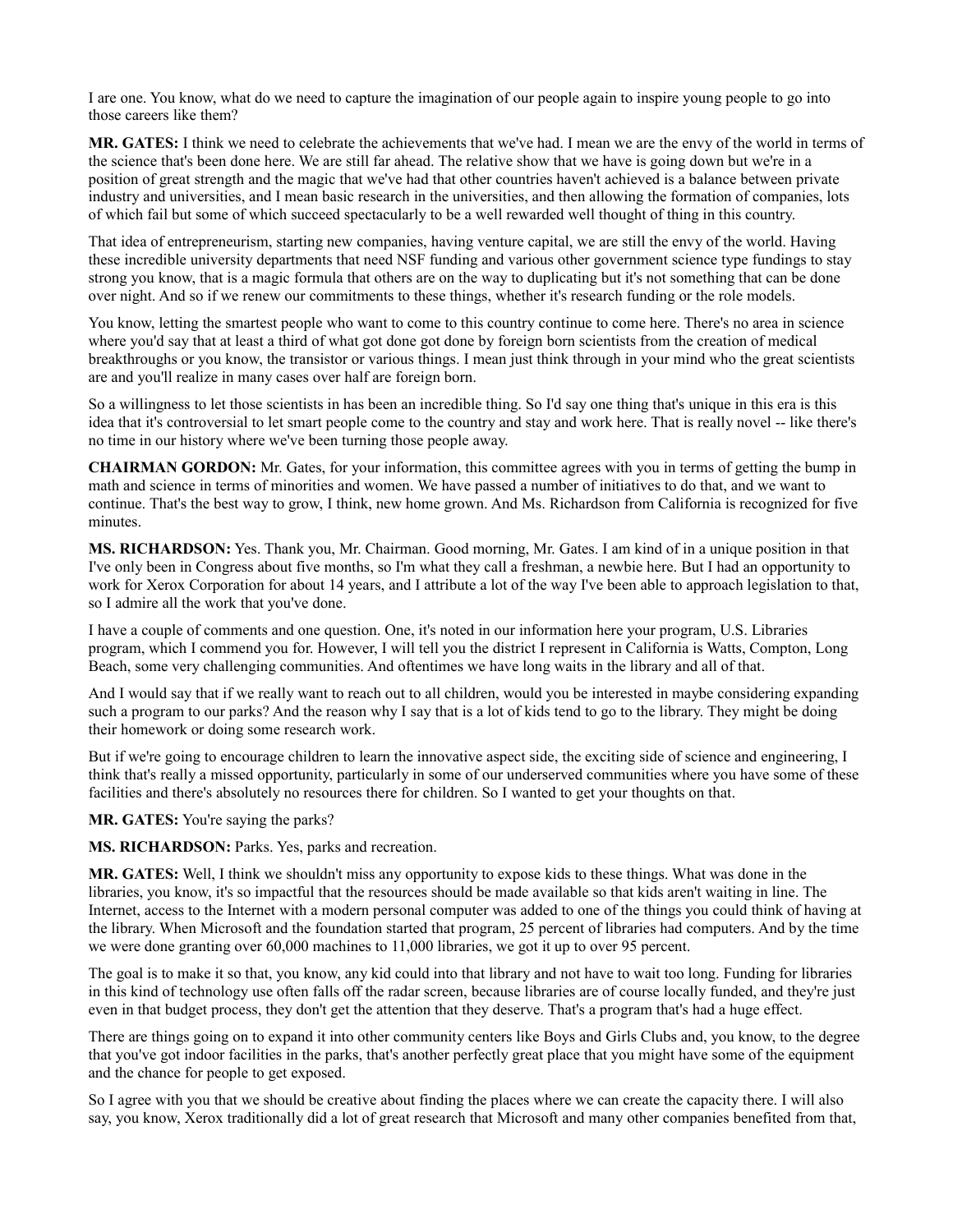you know, and that's why things like R&D tax credits and things that encourage R&D have been great. You know, Xerox certainly did its fair share of great R&D contribution.

**MS. RICHARDSON:** So, sir, I'm just simply suggesting that as you go into your second career here that you consider the Department of Parks and Recs as well.

# **MR. GATES:** Okay.

**MS. RICHARDSON:** My second question to you is regarding scholarships. You know, there's been much effort of us saying for a student, for example, who decides to go into nursing or teaching, that we would consider having a program that would provide a full scholarship for those students.

Have you had much thought about if we were to provide full scholarships to students who made a commitment to work in the science and engineering field or math? What would you think as a CEO in joining other CEOs to make a commitment to help fund such a program to provide full scholarships for students who would make a two-year, four-year, five-year, whatever commitment might be required to engage them to really take on these positions?

**MR. GATES:** You know, the federal government plays a very strong role in terms of helping students be able to afford going to universities. The foundation also has a very significant program that's focused on minorities that funds both their undergraduate education and then their graduate education if they're in a number of these areas related to science. And today we have 14,000 students, all minority students, receiving those scholarships.

So I do think when it comes to women and minorities that it's pretty important to have scholarship money available to increase the numbers, and particularly if they saw more scholarship money in these fields, it might be the thing that would make the difference.

I would say overall that in terms of the total numbers in the field, it's partly the attractiveness of the field, you know, the motivation to go into the field. We also have to work on that. So scholarships I think can be helpful, but, you know, I'm not sure that a loan would drive the kind of shift in attractiveness that we need to see here. I do think it can make a big difference in terms of the minority and women percentages in these fields.

**CHAIRMAN GORDON:** Thank you, Ms. Richardson.

**MS. RICHARDSON:** If I could, a follow-up question.

# **CHAIRMAN GORDON:** Certainly.

**MS. RICHARDSON:** Sir, though, specifically what I'm saying is, it has been said that due to the Visa situation, you know, corporations, you're spending money of recruitment costs, legal costs, administrative costs, etcetera. I would venture to say if corporations were willing to put that money into full scholarships to ensure that students who came out, they would have to have a commitment. It's very similar, for example, with the military, other positions. You know, yes, excitement is a part of it, but pay is also another excitement. And I think if students had a guarantee that if I completed four years, got a degree, that I would be able to guarantee I could get a job at X, you know, company.

So I'm not necessarily just your foundation alone, but your thoughts as a CEO of do you think other innovative companies would be interested in joining you in making a greater focus in that area?

**MR. GATES:** Yeah, okay. But I think broadly, it can help the number of people going into the field. But anyone who graduates from the top universities with a computer science degree has five job offers. Now the 60 percent that are foreignborn can't accept their U.S. job offers, but there is just no shortage of jobs being offered to these top students in the field of computer science. They are, you know, highly, highly, sought after. And so I think in terms of the aggregate numbers, the U.S. to get its relative share, the big lever is not saying that the foreign-born students have to leave the country.

As you get to the broader things, particularly minority and women, that's where I think some of these scholarship things can come in. I don't think we have an issue where people get degrees in these fields and then they leave the field. So, you know, they would stay in the field. It's not like asking them to work in a rural area or, you know, volunteer to be a teacher where you may need a commitment in order to make sure you're achieving your goal.

If people are educated in these areas, then, you know, once they graduate from college in these areas, they tend to stay in the areas. The drop-off is further down the line. Once we get them into the workforce, then we have no issue about them staying in the area.

**CHAIRMAN GORDON:** The gentlelady's time has expired. Mrs. Biggert is recognized.

**MRS. BIGGERT:** Thank you, Mr. Chairman, and thank you, Mr. Gates, for being here. Because I agree with you on just about every point that you've made in your testimony, especially with respect to making the R&D tax credit permanent,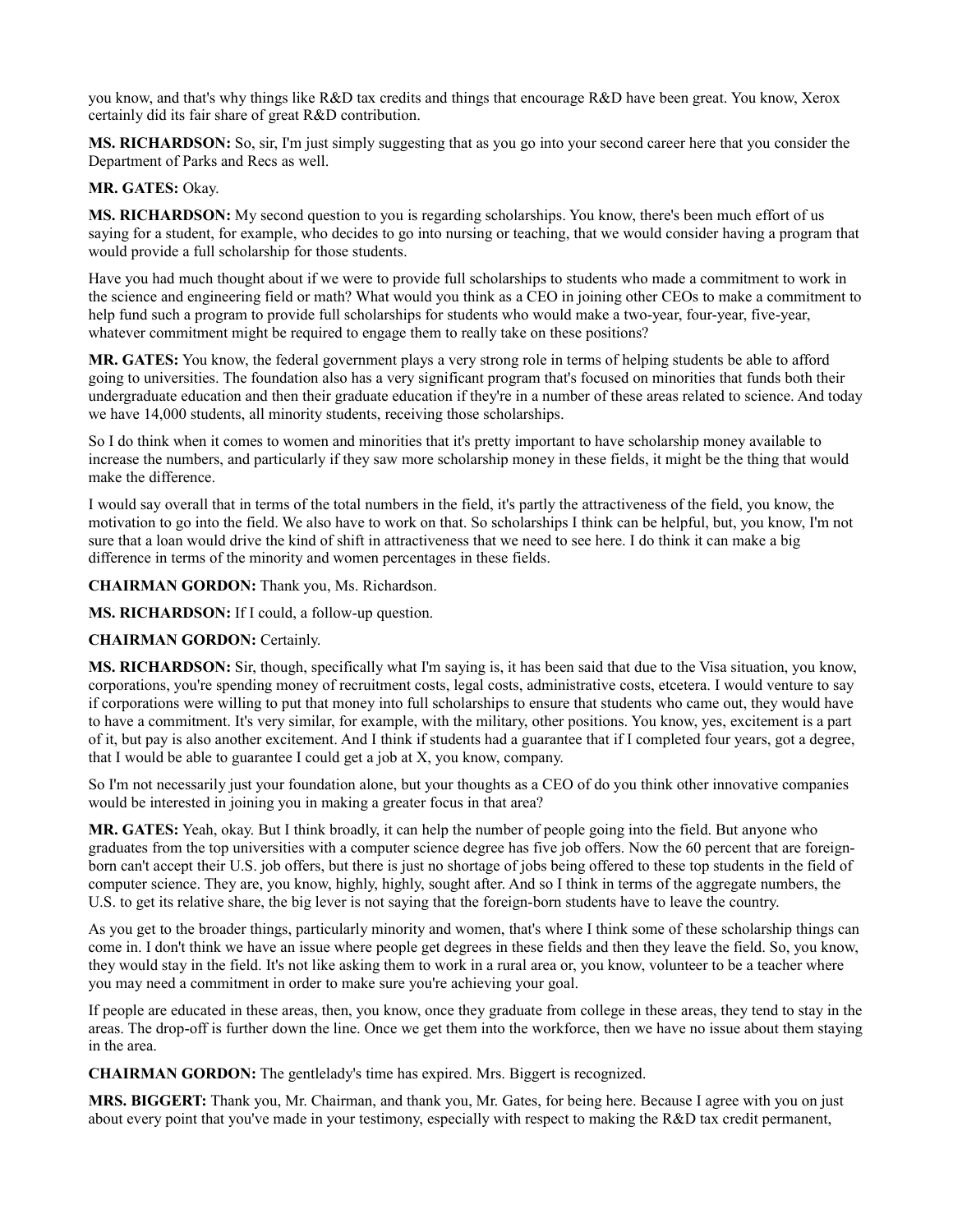strengthening science, math and technology education and increasing the funds for basic research, I want to turn to just a little bit different issue.

Free trade agreements such as NAFTA has been the subject of much public debate, as of late. Some members of Congress, even some presidential candidates, believe that free trade agreements threaten U.S. jobs, domestic manufacturing and U.S. competitiveness, and other members believe that free trade agreements simply open foreign markets to U.S. goods and services by bringing down the tariff barriers on U.S. exports, which lead to job creation, encourage companies to remain in the U.S. and actually improve U.S. competitiveness.

And just yesterday in the "Chicago Magazine", the CEO of Caterpillar said curtailing U.S. free trade policies would be cataclysmically bad for the nation's economy and would derail caterpillar's ambitious sales outlook in the coming years. So I'd appreciate your opinion. How critical to job creation and our nation's competitiveness are free trade, free trade agreements and the opening of foreign markets to U.S. goods and services?

**MR. GATES:** (Microsoft is) a gigantic -- exporter. That is, we get the majority of our sales outside the United States, and we do the vast majority of all our work inside the United States. And so the openness of markets is actually absolutely critical to use in terms of the people we employ. And we're expanding our employment in the United States at a very rapid rate. The only limit on that is this supply of engineers.

If the free trade system were not to continue the expand, then that would have a very serious effect on Microsoft and other businesses that are engaged in international trade. So, you know, I'm very concerned that people not think that free trade agreements on balance are a bad thing for this country. And in my opinion, they're a very, very good thing for this country, and I think we need to explain that to the voters, because, you know, the biggest winner in the free trade system has been the United States and the companies that have been able to lead in having much bigger markets than ever before.

**MS. BIGGERT:** Thank you. And then going back to the R&D tax credit, do you have any other ideas or suggestions for the private sector incentives to encourage research and development?

**MR. GATES:** Well, economists have always known that companies have a hard time capturing the full benefit to society of the result work they've done. And so that's why some basic research needs to be funded by the government. That's why having a clear incentive system, through patents where you're rewarded for the breakthroughs that you make, and some tax policies that give an extra incentive for doing research and development makes sense. And we see many countries putting big investments in, making sure that this takes place.

You know, some of the trends in terms of research in the U.S. are a bit scary. We are still, compared to other countries, in the lead on this, and Microsoft is spending over \$7 billion in R&D in the next year. We're one of the biggest R&D spenders. And we speak very openly about what a great investment that's been for us. Even the risky research part of it and the way we've formed great relationships with the top universities, so that we're helping to fund their work and to the degree they make breakthroughs, where simply one way that they can make sure it gets out there and gets --

# **MS. BIGGERT:** If I might ask then --

# **MR. GATES:** Yeah.

**MS. BIGGERT:** As far as you've mentioned the laws in your testimony and providing universities and other recipients federal funds. But I think that these laws have been very successful, except maybe not so much in the case of energy and energy technologies, and I wonder if you have any suggestions for us to help to move new advanced energy technologies out of the lab and into the market. And maybe your foundation will take up the issue of energy.

**MR. GATES:** Well, energy is a very exciting area, and there is starting to be a shift of a lot of bright people working on the energy field. There are some aspects of energy that you need that are so difficult and so long-term, you can't expect the private sector by itself to totally solve the problem. And if you look at new approaches to nuclear. If you look at something like geo-thermal, some of these areas the private sector's not going to step in.

We're in a fairly ironic situation right now with respect to the incentives. Many of the incentives are only short-term in nature. And if you want big breakthroughs, the last thing you want is a short-term incentive. And so the way that some things are subsidized right now are probably not the most efficient use of dollars to cause these energy changes to take place. And that's a very urgent thing. You know, I think we can get across the various possibilities of where a breakthrough could take place. The U.S. could do a much better job spreading out the energy research dollars.

# **MS. BIGGERT:** Thank you.

**CHAIRMAN GORDON:** The gentlelady's time has expired.

Mr. Gates, one common denominator today has been talking about additional funding of R&D. And so we're going to let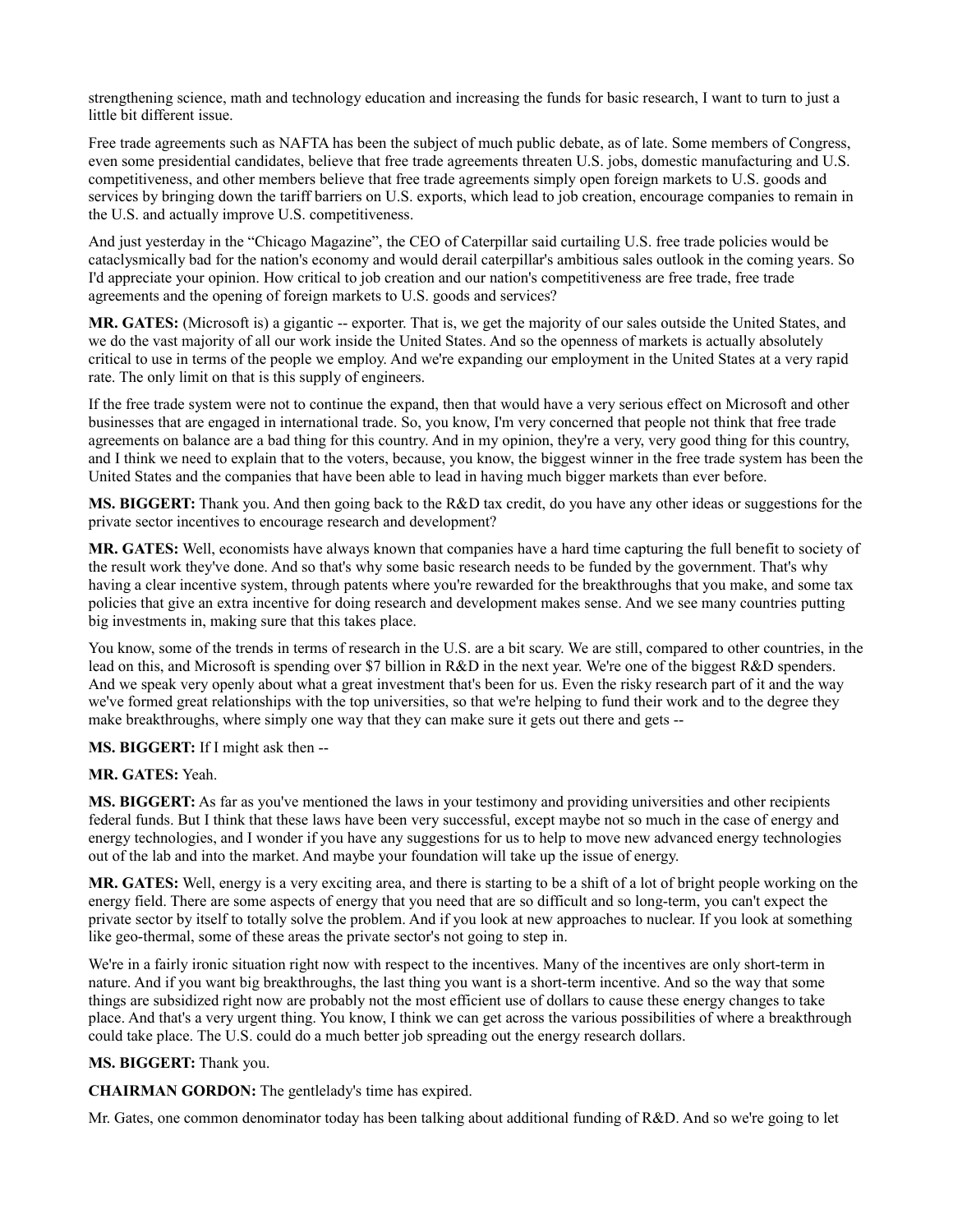you have a chance to talk directly with one of the check-writers now, Mr. Rothman, a member of the Appropriations Committee, from New Jersey, is recognized for five minutes.

**MR. ROTHMAN:** Fortunately, it's not a personal check -- those projects wouldn't go very far. I happen to serve on the committee that writes the checks with the taxpayers' money.

Firstly, thank you, Mr. Gates, for being here. Secondly, thank you for creating a great American company. And finally, thank you for your work and your wife's work in the foundation and being so conscientious in your philanthropy. You are a role model for anybody whose done reasonably well, and for the rest of us as well.

For better or worse, Mr. Gates, it appears that the H1B visa debate is part of the whole immigration debate in America, and so I'd be interested in your thoughts as to whether, for example, there should be any limits on the numbers of H1B visas issued, or permanent resident status granted. Any limits at all. And I'm being a little bit facetious, but I would love to just plumb the depths of your thinking on this. Do we give them an IQ test before we cut them off? And what about immigration limits as a whole? Do you have views, for example, as to whether their should be any quotas for anyone who wants to come into the United States from any country regardless of their IQ or educational achievement?

**MR. GATES:** Well, first in terms of writing checks, you know, I've personally written over \$5 billion of tax checks to the United States government.

(Laughter.)

**MR. GATES:** So maybe that's one of the sources of --

**MR. ROTHMAN:** We're glad you could afford to pay the tax.

(Laughter.)

**MR. GATES:** -- of revenue. But, you know, I don't begrudge it in any way. I'm glad you're all working hard to make sure it's well spent.

In terms of the H1B visa issue, the key focus that Microsoft has here is on highly skilled people. And we're talking about jobs that, you know, starting salary is if you include benefits over \$100,000 a year. And the policy that Canada, for example, has says that if a company is offering somebody a job at that type of salary level, then they will facilitate the person coming into the country.

I'd also suggest that if somebody's educated in a U.S. university, that because of the research funding that comes out of the government, you know, basically you've subsidized that education, I think there should be a direct path to permanent residency for --

**MR. ROTHMAN:** I don't have much time. My question --

# **MR. GATES:** Sorry.

**MR. ROTHMAN:** Sir, should there be any limits on H1B visas and should there be limits on immigration from any country, regardless of IQ or educational achievement by the applicant?

**MR. GATES:** Okay. The position Microsoft takes is really focused on a very highly qualified set of people that the numbers in total wouldn't make a huge difference in terms of the overall immigration thing. And so Microsoft doesn't take a position on the broad issue. On the broad issue, I happen to think that immigration has been a great thing for the country and that, you know, if you look at lots of rich countries, they're facing overall population declines, this country is one of the few that because of immigration is actually -- the population will grow.

I don't know what it would be like if you didn't have limits, you know. There may need to be limits. I'm not an expert on that --

**MR. ROTHMAN:** -- Forgive me, I apologize. I have one more question. I'm a father of a bunch of teenagers, and I have to ask this question. I know that there's a different kind of socialization that occurs now on the Web and with computers, and I understand the arguments about the value of them, and there are great advances in that regard. Are there any cautionary tales for us from you -- you are a father as well -- about how to get the best out of the internet, yet not have sacrificed something that's human, that makes us human, or enhances the best of our humanness?

**MR. GATES:** Well, you know, whenever new technologies come along, parents have a legitimate concern about how it's being used. And the internet had to be high on the list there. You know, my oldest is 11, so we haven't quite gotten into the toughest years in terms of, you know, having Facebook accounts and spending a massive amount of time instant messaging. But I'm sure that's ahead. And we tended to keep our computers at home out in the open, so that as the kids are doing things on the computer, they know we're going to be walking by at any point. And by doing it that way, we've avoided having to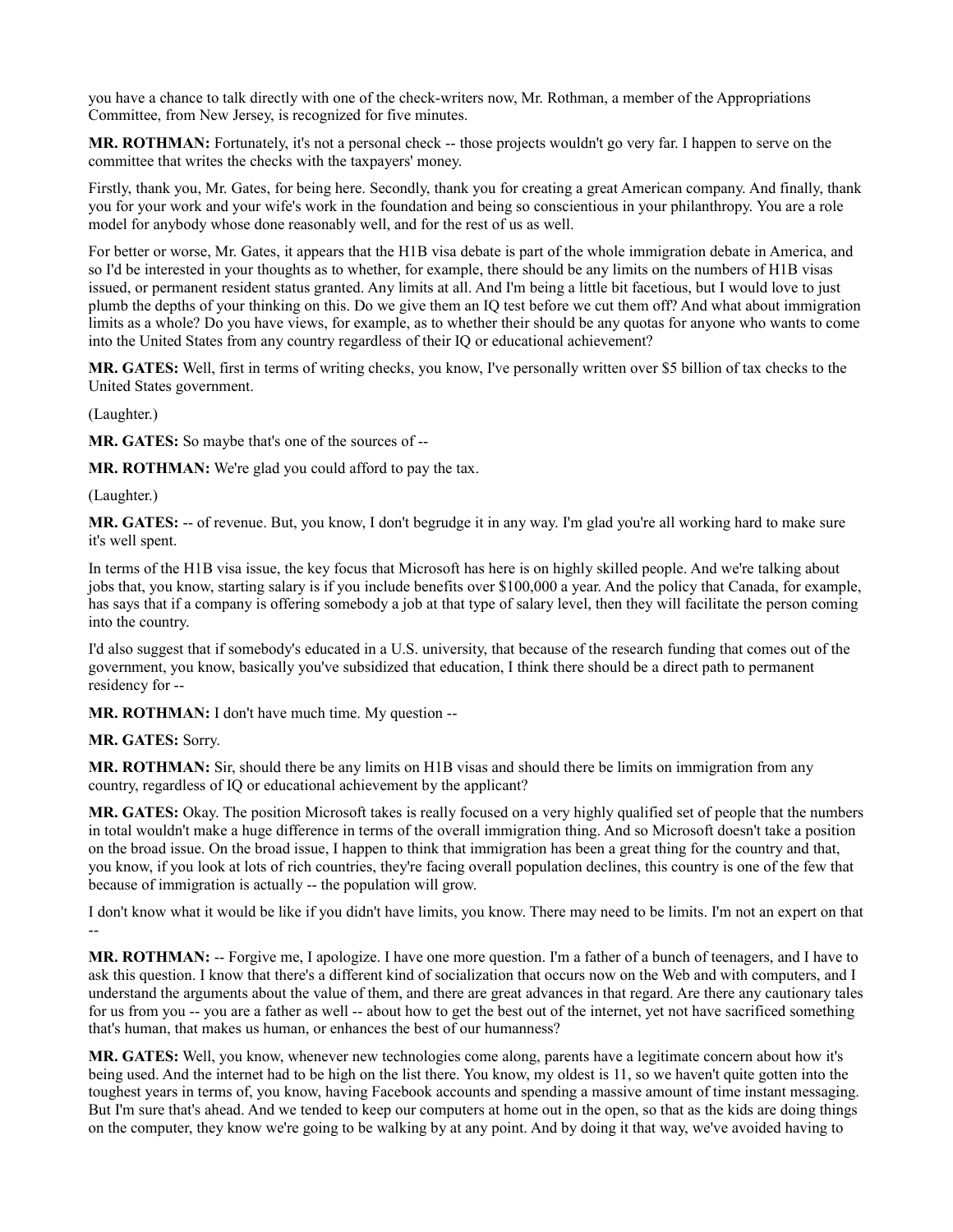have much in the way of hard limits, either in terms of time or specific things. We're just all involved in seeing what's going on and talking about what those things are.

You know, there definitely are things where parents need to stay involved and understanding how their kids are spending their time, including their time on the internet. There are some amazing things out there, in terms of courses and material; but I also think that there can be misuses in terms of how information is shared, and how the kid is prioritizing their time. And you know, that's why I'm going to always have an awareness of what my kids are doing, using these tools.

**MR. ROTHMAN:** Thank you, sir.

**CHAIRMAN GORDON:** The gentleman's time is expired.

Mr. Gates, you're my test pilot. I hope your 11-year-old, you can figure it out there, so you can tell us what to do for our 7year-old when that time comes.

(Laughter.)

**CHAIRMAN GORDON:** Mr. Reichert from Washington State is recognized for five minutes.

**MR. REICHERT:** -So one of the problems with being one of the last members to ask a question is that a lot of the questions have already been asked. so I have a couple follow-up questions. One follow up to Ms. Biggert's question about the importance of the global economy and our global markets that we compete in. What impact does our corporate tax rate have on American companies as you compete across the world?

**MR. GATES:** It's important to look at how our tax policies are influencing corporate behavior. You know, in the case of Microsoft to the degree that we can hire engineers here and we can still hire a lot, not enough - overall on balance we prefer to do our R & D here and that's despite the fact that there's very attractive tax advantages that are being offered in other places. That is, even though the taxes are higher here, they're still within the range of what's reasonable given the other benefits that are provided. On tax policy, RNV tax credit would be a very top priority to make sure other countries aren't getting ahead of us too much in terms of the generosity they provide in that area. So tax policy does make a difference but companies won't immediately just go to a place that's more advantageous. You'll make a comparison. The U.S. still has a lot of things that are very much in its favor.

**MR. REICHERT:** Here is another, it may also be another follow-up question, but I think it's been touched on lightly as I bounced in and out of the hearing here. But you stated in your testimony that the public and private sectors are not longer investing in basic research and development to the levels needed to drive long term innovation. Why is the private sector no longer investing in the levels it should be, in your opinion?

**MR. GATES:** Well, some of the investment that came out of the private sector came out of what are called the semi-private sector. That is AT&T through Bell laboratories was a highly regulated business and one of the things they sort of did in return was do a lot of research that they weren't receiving a direct economic return for but it was one of their great contributions to the country and to the world and as they became more and more a typical private company as it was broken up into the various pieces, the liberty they had to take profits and fund research largely went away. So then that  $R \& D$ spending coming out of the antecedents of what was the Bell System was quite a bit less than it was in the past.

There's also cases of companies like Xerox who weren't quite as adept at taking them research work and themselves benefiting from it by productizing it the way that they had expected and so that was a cautionary tale and when in fact Microsoft 15 years ago started really going into this pure research area we wanted to make sure we were going to not only benefit society but also be able to get those products out. You know, I can say that that's worked extremely well for us and we are a big advocate when talking with private companies that they're always running a research budget that means that you get very, very high returns from that work.

You know, just last week we had TechFest, where our researchers show their work and all our engineers go and look at it, and that's really the most fun thing during the entire year is to see that new research work. So there are methods that best practices that the private sector needs to spread that will build the confidence that those investments are well worth making.

**MR. REICHERT:** And you're one of those companies that has succeeded in that and you're sharing your thoughts, ideas and experience. Are there other companies doing the same thing -- sharing that information with others?

**MR. GATES:** Yes the - well another sector that's been incredibly R&D-intensive is the drug industry and they're of course facing some challenges in terms of the number of breakthrough new advances they've made. So now they're looking at the cost of R&D for their new products as being very, very high and so hopefully we'll get into a period that other advances and the encouragement they're giving will get them back into increasing their R&D budgets. But if you look at the various sectors, a sector that's been huge which is that sector that's at risk now because of a variety of things that don't make it look as attractive to them.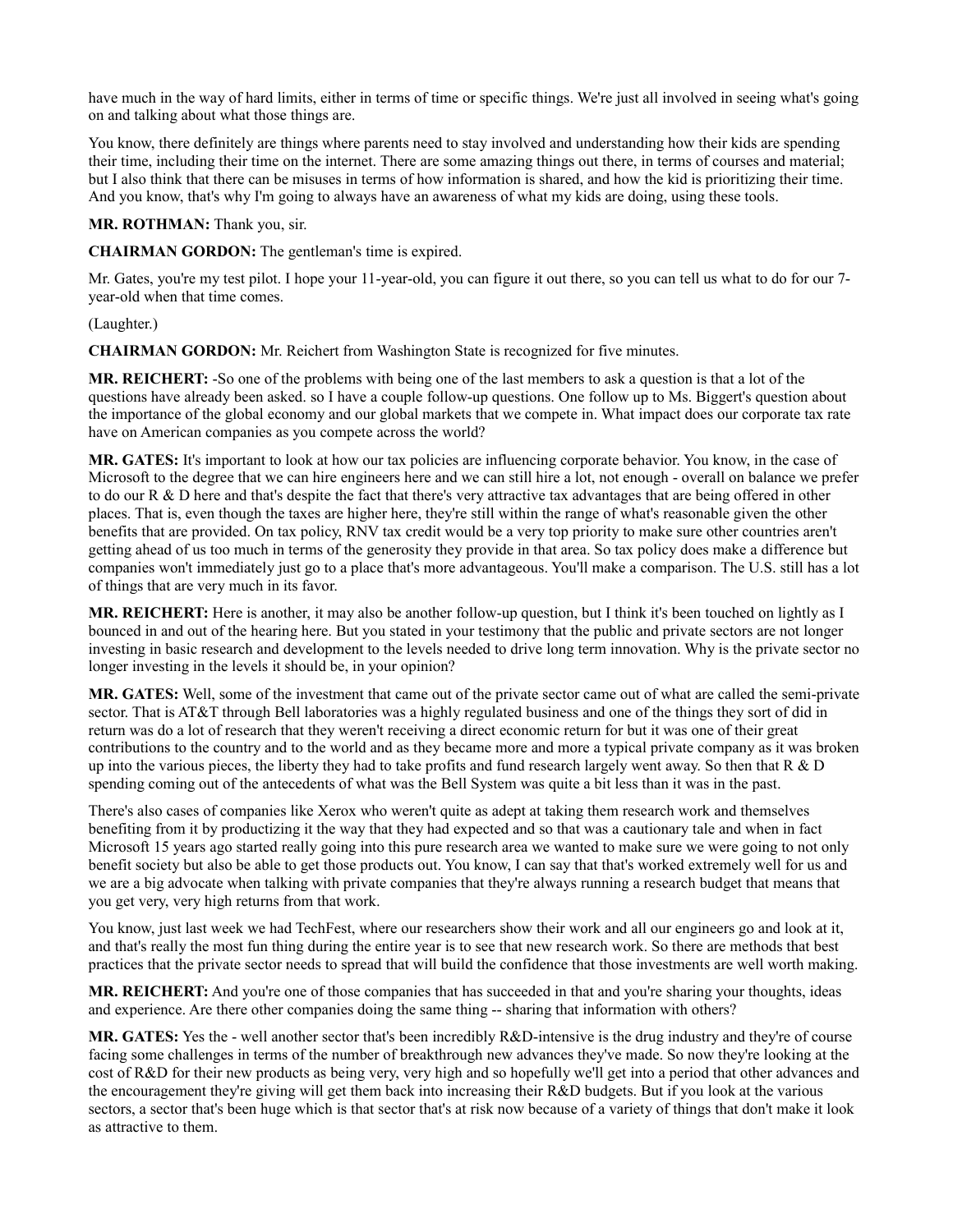**CHAIRMAN GORDON:** Jim's time has expired. With Mr. Neugebauer's acquiescent and I'm sure Mr. Hall will agree, what I would like to do is ask the next questioners to try to limit themselves to one question -- so take your best shot so that everybody will be able to participate today. Mr. Carnahan from Missouri is recognized for one question or statement.

**MR. CARNAHAN:** Thank you again for being here on this 50<sup>th</sup> anniversary of the committee. You really outlined well in your remarks talking about the last 50 years and the revolutionary advances that have been made and how we've built on those so well. I'd like you to look ahead to the next 50 years when we have the 100<sup>th</sup> anniversary of this committee and our grandkids or kids being born today are sitting on this committee. What do you think are going to be some of those profound changes in the way we live and work and how technology is going to effect that?

**MR. GATES:** Well 50 years is an amazing - is a long period of time in the world of technology. Particularly given that we have an accelerating rate of innovation and so it's not just that we'll take what we've done on the last 50 years and do the same. The world at large will do far more and so you know, you'd find me quite optimistic that the breakthroughs that will allow us to have energy that's both cheaper and environmentally friendly, that those breakthroughs will come. In fact there's many approaches that already we can see that there's a good chance that the advances will be there. In information technology, the ability to have computers that are very easy to work with and almost so pervasive we take them for granted will be quite phenomenal. The breakthroughs in diseases you know, even in the next 20 years I'd expect breakthroughs for the major killers around the world so this is the amazing time.

You know, the kind of spirit that got this committee and started like Vannevar Bush who talked about the endless frontier. I wouldn't go back and change anything that he wrote when he talked about the advances and how government encouraging science will be at the center of those. 50 years from now the U.S. may not have the same relative share of innovation it has today but with the right policies we can have the leading share even if you go out into a long timeframe like that. Which is pretty phenomenal given that we have five percent of the world's population that we've been - however you measure it, over 50 percent of the innovation that's taking place and I think if we renew our strengths that same type of preeminent position is not impossible for us to maintain.

**CHAIRMAN GORDON:** Thank you, Mr. Carnahan. I suspect that the new 50 years will be 10 years and many of this on this committee will be here and if we're going to be successful we're going to need to do our part. Mr. Hall's assured us that he will be here. Dr. Gingrey, you're recognized.

**MR. GINGREY:** -- and the information we received from the committee basically said that you were going to be here this morning to share your thoughts on efforts needed to further strengthen our country's competitiveness in the global marketplace. You spent the last hour and a half I think doing a pretty good job of that, but I have concerns about -- the entire committee does -- about the lack of stem education in our country.

You see, when you read a local newspaper, as I often do -- I am a former school board, public school board chairman in Marietta, Georgia, and every year they have the start students of all of the high schools that have the best scores on the SAT and their respective teacher that they give most of the credit to.

But when you look at those names, and we're talking about maybe 30 high schools in that area, you see a lot of Asian and Indian names. And it seems like every year it's more and more, a greater percentage. And, obviously, youngsters that look like me are not, as I did, not going on to Georgia Tech and majoring in chemistry and pure science and becoming one of our great engineers working on the space program or whatever. So I have some real concerns about that. I don't know what to do about it. Maybe you can share your thoughts on that particular point.

But let me just cut right to the chase by asking this question regarding H1B visas, because we talked about that a lot this morning. Do you believe that an increase in the H1B visa program -- more, a greater number of them -- increasing the volume then of foreign labor in stem fields could have the unintended consequence of deterring American students in those same fields from pursuing stem education and then ultimately getting those highly skilled jobs? Because that's exactly what the problem is as I see it.

My friend from New Jersey brought that up in a more broad way in regard to overall immigration quotas. But we're talking now about H1B. And also the J1 visa program when we bring college students from Serbia to play basketball or from Sweden to play tennis so that our college teams can win the NCAA championships and you cut out the little kids that look like me that have been taking those tennis lessons all those years and are just one little step below in our ability level.

So this is a real concern. If we expand this program so much, then do our youngsters say, you know, we don't have a shot, we don't have a grasp at the golden ring? Thank you.

**MR. GATES:** Our youngsters are competing with these students even if we turn them away from this country. That is, no policy related to H1B will impact the percentage of foreign labor that works in computer science. All it will affect is what portion of that is done in the United States and where the surrounding jobs are created.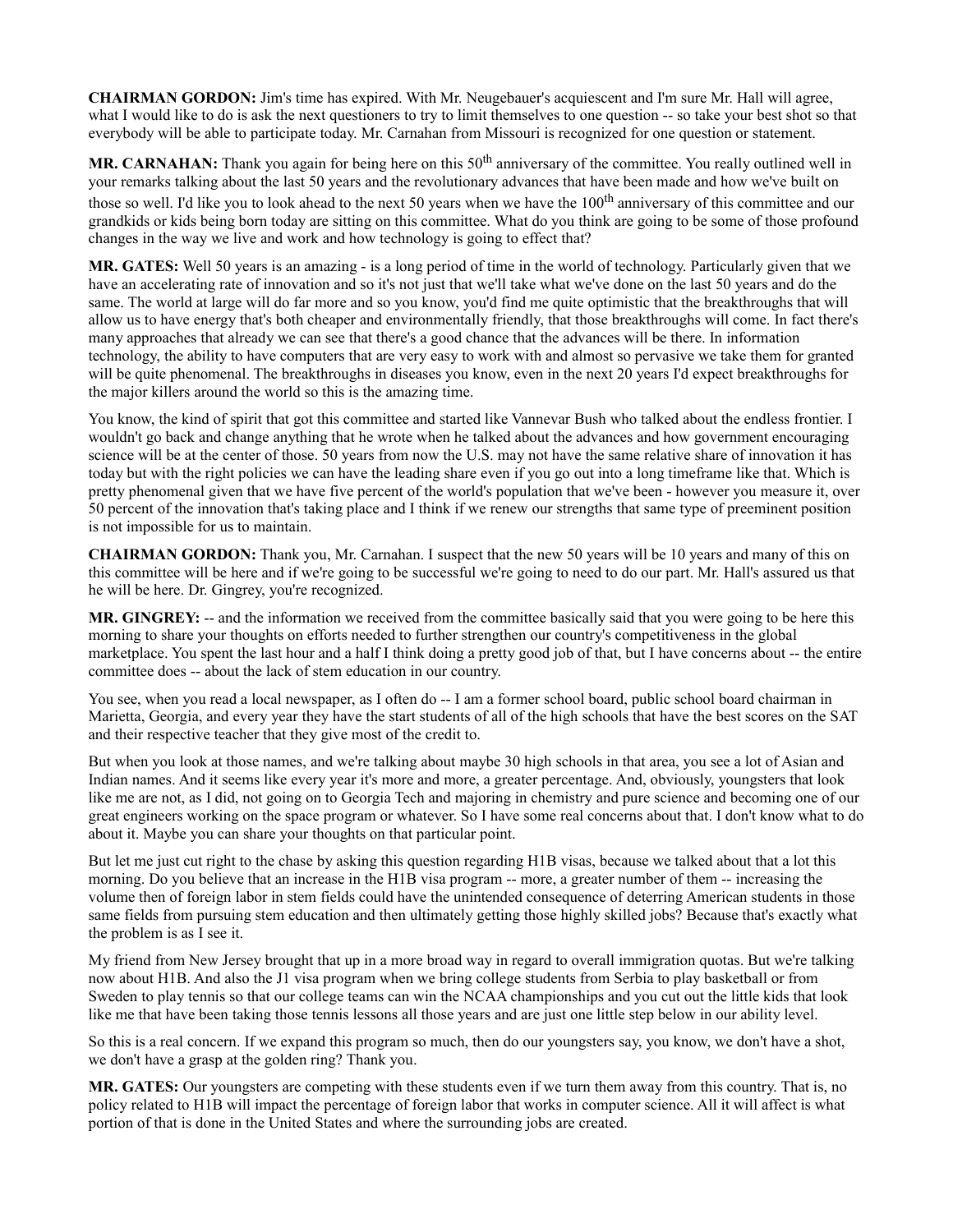So if the goal is to have a series of medals or awards that are just about the best in the U.S., yes, you know, shut down immigration. You know, you should have shut it down in 1900. I mean, immigrant families have been achieving very well in this country for a long, long, long time, and that's always been a controversial thing. But H1B does not -- computer science is not a game played only in the United States. It's not like a local competition. It's more like the Olympics where you are, at the end of the day, you are going to compete with the best in the world. And the question is, you know, does that -- is that happening in the United States?

**CHAIRMAN:** Thank you. Mr. Chandler is recognized for one question.

**MR. CHANDLER:** Thank you, Mr. Chairman. Mr. Gates, thank you for taking these incoming missiles. Also, thank you very much for what you do and have done for our schools and what you're doing in particular for our high schools. I'm a little bit ahead of both you and our chairman. I have a 14-year-old daughter who's a freshman in high school, and I can tell you the issues are already there for me. So I'll let you know.

I am wondering. I've got a bill that calls for significant federal investment in the infrastructure, first the physical plants of our schools in this country, but also calls for significant investment in technology infrastructure and in training for technology. I'd like to get your idea on where we need to go in that area. Do you have a sense of how much investment we need to make in our schools in this country in those areas? And do you believe that the government needs to make a much more significant investment? Thank you.

**MR. GATES:** Computers in schools and technology training, you know, that's going up at a pretty rapid rate, and there's certainly some best practices that more funding would help spread more rapidly. We're involved in a so-called school of the future where a group in Philadelphia came to us, came to Microsoft and asked about some ideas of how technology could be used. And what they did was quite impressive. You know, we were just there in terms of providing advice. And I know a number of high schools around the country are looking at some of those same things.

When you get a chance to do new infrastructure, you can do something quite spectacular as a result of that. In terms of requirements in high school, you know, there's already a lot of controversy over a push that really is more the foundation is behind, that encourages states to move away from simply asking for two years of math, to move up to three or four years of math.

There actually has been good progress in that regard, and that is another contrast you'll see between the U.S. and these countries that score well on the PISA exam is that they are requiring -- all the ones that do well require four years of mathematics as part of the high school education.

Some of the states push back on that because of the shortage of teachers and that then comes back into these issues of how do you measure teachers and what -- particularly for the math and science shortage, how do you alleviate that problem that's coming along?

So I do think funding the teachers to get trained on technology and technology in the schools is a very important thing. I don't know what sort of -- I don't think we at this point need to add specific requirements for technology training, because I think if we train the teachers the right way, they'll be bringing that in to all of the different subject matter that they teach.

**CHAIRMAN:** The gentleman's time has expired. One more nervous father, Mr. McCaul, is recognized for what I am sorry to say will be our last question, to meet our agreement.

**MR. McCAUL:** Okay. Thank you, Mr. Gates, for being here. Yeah, I have five kids. Three are triplets. And they're six years old, so.

# **MR. GATES:** Wow.

**MR. McCAUL:** It's great to have you here. Michael Dell is actually one of my constituents, probably my most famous constituent. I know you're good friends. And thank you for the work you do in education with him and his foundation. I also represent UT. I got a tour of the Pickle Center where the largest super computer was unveiled about two weeks ago through an NSF grant, so it's an extraordinary technology.

I just want to focus on two areas that I know we've covered to some extent, but when I see the students at the University of Texas building the computer chips and other things, and then when I found out after we invest and trained in them, we lose them, and they go back to where they came from, usually China or Asia, and work for our competitor.

That seems to be a failed policy, in my view, and that's one reason why I've co-sponsored raising the cap on H1B visas. We're looking at a bill to issue green cards to Ph.D.s, graduates with a Ph.D.. Obviously, we would like to have more home grown talent, but we're losing that, as you have talked about. If you could -- and this is, you know, a broad question, but in terms of prioritizing federal funding, that's what we have to do. We have limited federal dollars. Where do we need to be really focusing that money both from an education standpoint and an R&D standpoint?